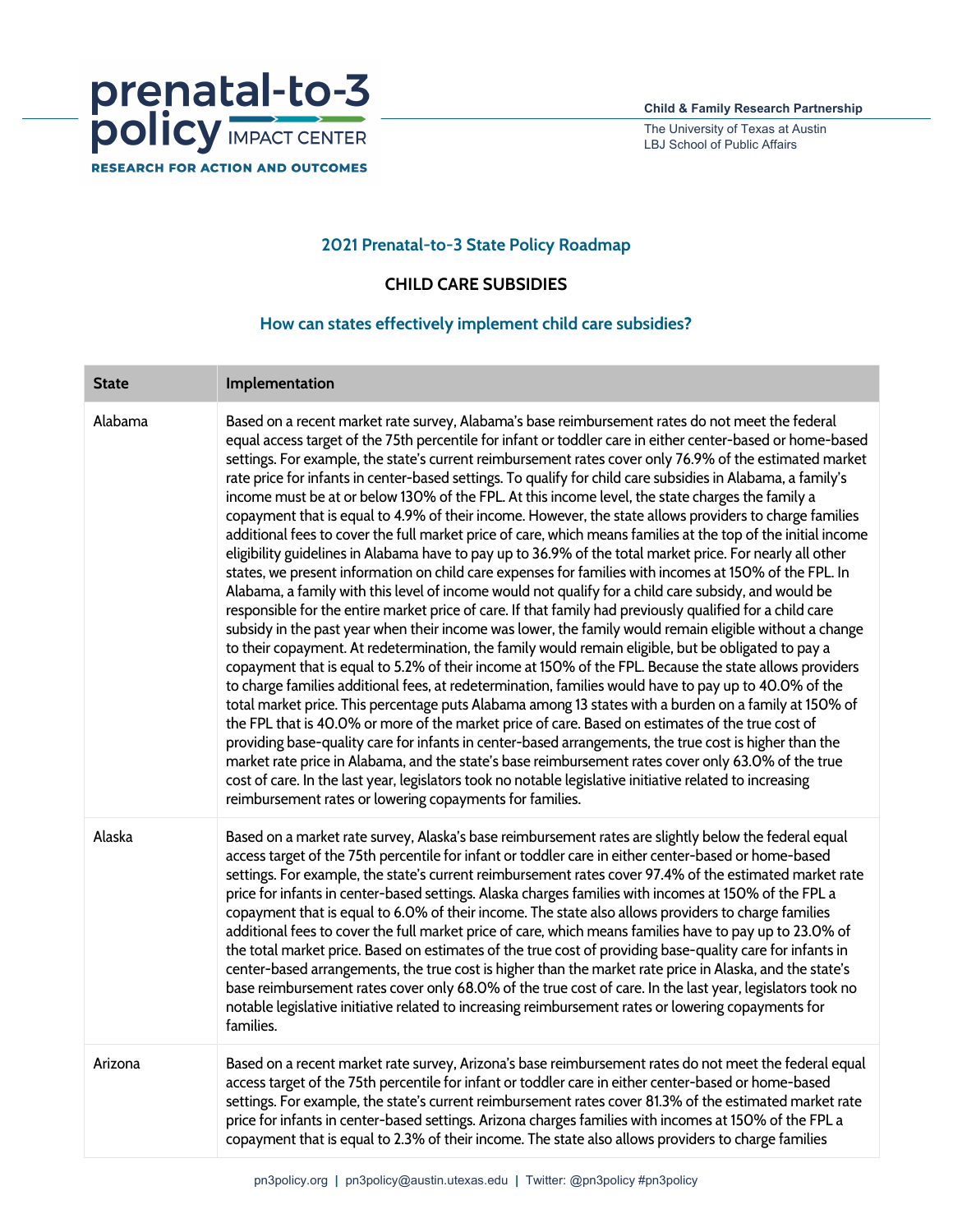| <b>State</b> | Implementation                                                                                                                                                                                                                                                                                                                                                                                                                                                                                                                                                                                                                                                                                                                                                                                                                                                                                                                                                                                                                                                                                                                                                                                                                                                                                                                                                                                                                                                                                                                                                                                                                                                                                                                                                                                                                                                                          |
|--------------|-----------------------------------------------------------------------------------------------------------------------------------------------------------------------------------------------------------------------------------------------------------------------------------------------------------------------------------------------------------------------------------------------------------------------------------------------------------------------------------------------------------------------------------------------------------------------------------------------------------------------------------------------------------------------------------------------------------------------------------------------------------------------------------------------------------------------------------------------------------------------------------------------------------------------------------------------------------------------------------------------------------------------------------------------------------------------------------------------------------------------------------------------------------------------------------------------------------------------------------------------------------------------------------------------------------------------------------------------------------------------------------------------------------------------------------------------------------------------------------------------------------------------------------------------------------------------------------------------------------------------------------------------------------------------------------------------------------------------------------------------------------------------------------------------------------------------------------------------------------------------------------------|
|              | additional fees to cover the full market price of care, which means families have to pay up to 24.7% of<br>the total market price. Based on estimates of the true cost of providing base-quality care for infants in<br>center-based arrangements, the true cost is higher than the market rate price in Arizona, and the state's<br>base reimbursement rates cover only 66.5% of the true cost of care. In the last year, legislators enacted<br>H.B. 2016 to expand eligibility to the child care subsidy program to parents continuing their education or<br>attending training programs, and allows for waiving the work requirement for these individuals.                                                                                                                                                                                                                                                                                                                                                                                                                                                                                                                                                                                                                                                                                                                                                                                                                                                                                                                                                                                                                                                                                                                                                                                                                         |
| Arkansas     | Based on a recent market rate survey, Arkansas' base reimbursement rates exceed the federal equal<br>access target of the 75th percentile for infant or toddler care in home-based settings, but do not meet<br>this target for center-based settings. For example, the state's current reimbursement rates cover 84.1% of<br>the estimated market rate price for infants in center-based settings. Arkansas charges families with<br>incomes at 150% of the FPL a copayment that is equal to 1.3% of their income, making it one of 10 states<br>with a copay under 2.0%. The state also allows providers to charge families additional fees to cover the<br>full market price of care, which means families have to pay up to 21.0% of the total market price. Based<br>on estimates of the true cost of providing base-quality care for infants in center-based arrangements, the<br>true cost is higher than the market rate price in Arkansas, and the state's base reimbursement rates cover<br>only 52.0% of the true cost of care. In the last year, legislators took no notable legislative initiative related<br>to increasing reimbursement rates or lowering copayments for families.                                                                                                                                                                                                                                                                                                                                                                                                                                                                                                                                                                                                                                                                                       |
| California   | California is a leader in implementing an affordable child care subsidy program for families based on its<br>high reimbursement rates and low family costs. Based on a recent market rate survey, California's base<br>reimbursement rates are slightly below the federal equal access target of the 75th percentile for infant or<br>toddler care in either center-based or home-based settings. For example, the state's current<br>reimbursement rates cover 94.4% of the estimated market rate price for infants in center-based settings.<br>California charges families with incomes at 150% of the FPL a copayment that is equal to 2.3% of their<br>income. The state also allows providers to charge families additional fees to cover the full market price of<br>care, which means families have to pay up to 9.3% of the total market rate of care. Based on estimates of<br>the true cost of providing base-quality care for infants in center-based arrangements, the true cost is<br>slightly higher than the market rate price in California, and the state's base reimbursement rates cover<br>89.3% of that true cost of care. This percentage is an above average portion of the true cost of care,<br>relative to other states. In the last year, legislators in California proposed a number of notable bills related<br>to increasing reimbursement rates. Legislators proposed the 2021-2022 Budget Act (S.B. 112) to include a<br>change in statute and appropriations to increase reimbursement rates to either \$51.54 per day or the<br>85th percentile of the 2018 market rate survey, effective January 1, 2022. In addition to S.B. 112,<br>legislators proposed a bill to establish reimbursement rates at the 85th percentile of the most recent<br>market rate survey, subject to an appropriation. As of August 1, 2021, both bills remained pending. |
| Colorado     | Based on a market rate survey, Colorado's base reimbursement rates do not meet the federal equal<br>access target of the 75th percentile for infant or toddler care in either center-based or home-based<br>settings. For example, the state's current reimbursement rates cover only 71.0% of the estimated market<br>rate price for infants in center-based settings. Colorado charges families with incomes at 150% of the FPL<br>a copayment that is equal to 11.0% of their income. The state does not permit providers to charge<br>families additional fees to cover the full market price of care, which means providers may be required to<br>absorb some additional costs. Families in Colorado have to pay up to 18.4% of the total market price.<br>Based on estimates of the true cost of providing base-quality care for infants in center-based<br>arrangements, the true cost is somewhat lower than the market rate price in Colorado, and the state's<br>base reimbursement rates cover 80.6% of the true cost of care. In the last year, legislators enacted S.B.<br>21-236 to establish new grant programs to increase capacity of early childhood education programs,                                                                                                                                                                                                                                                                                                                                                                                                                                                                                                                                                                                                                                                                                              |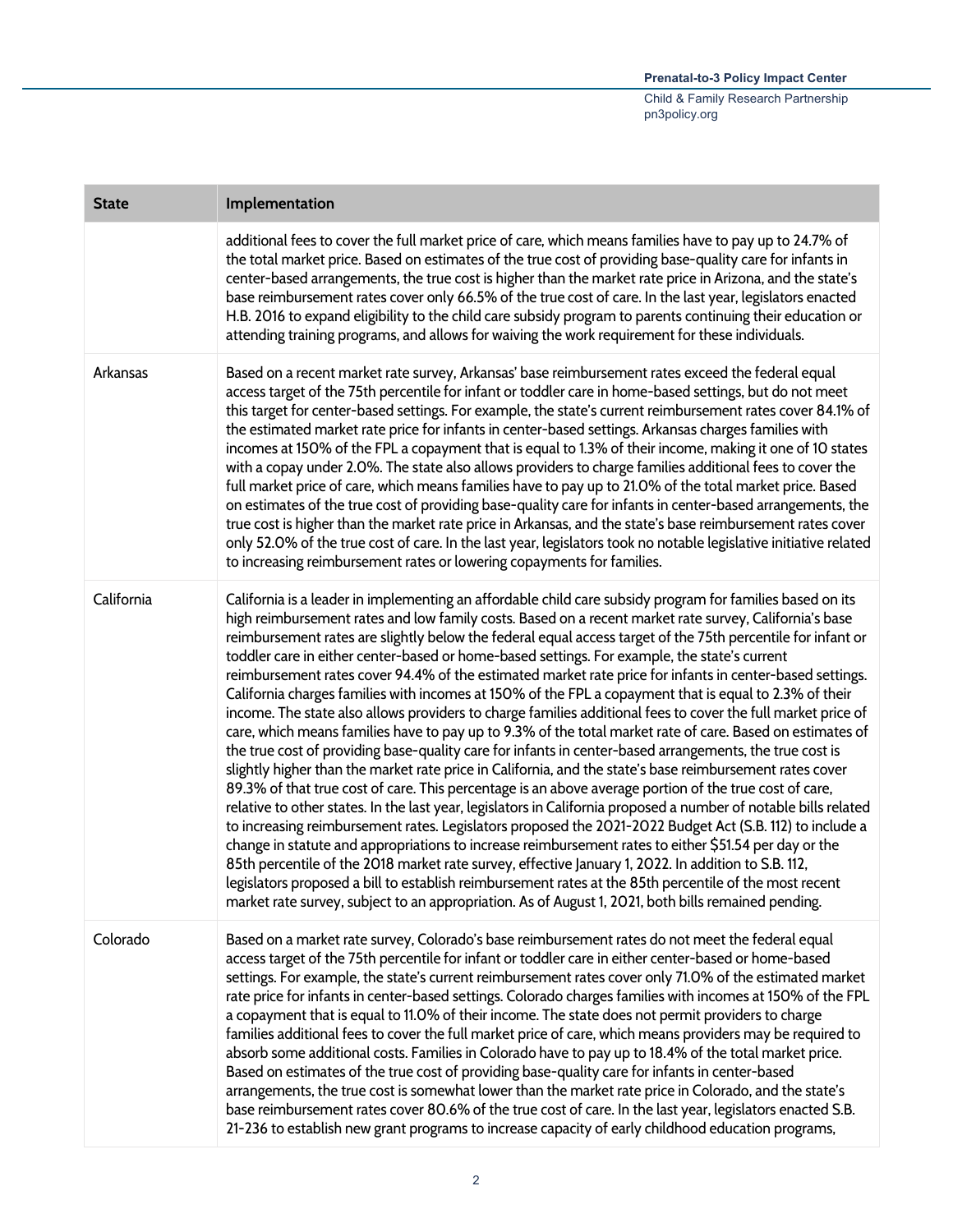| <b>State</b>            | Implementation                                                                                                                                                                                                                                                                                                                                                                                                                                                                                                                                                                                                                                                                                                                                                                                                                                                                                                                                                                                                                                                                                                                                                                                                                                                                                                                                                                                                                                                                                                                                                                                                                                                                                                                              |
|-------------------------|---------------------------------------------------------------------------------------------------------------------------------------------------------------------------------------------------------------------------------------------------------------------------------------------------------------------------------------------------------------------------------------------------------------------------------------------------------------------------------------------------------------------------------------------------------------------------------------------------------------------------------------------------------------------------------------------------------------------------------------------------------------------------------------------------------------------------------------------------------------------------------------------------------------------------------------------------------------------------------------------------------------------------------------------------------------------------------------------------------------------------------------------------------------------------------------------------------------------------------------------------------------------------------------------------------------------------------------------------------------------------------------------------------------------------------------------------------------------------------------------------------------------------------------------------------------------------------------------------------------------------------------------------------------------------------------------------------------------------------------------|
|                         | improve recruitment and retention rates for early childhood education providers through scholarships<br>and retention grants, and to improve salaries for child care providers.                                                                                                                                                                                                                                                                                                                                                                                                                                                                                                                                                                                                                                                                                                                                                                                                                                                                                                                                                                                                                                                                                                                                                                                                                                                                                                                                                                                                                                                                                                                                                             |
| Connecticut             | Based on a recent market rate survey, Connecticut's base reimbursement rates exceed the federal equal<br>access target of the 75th percentile for infant or toddler care in home-based settings, but do not meet<br>this target for center-based settings. For example, the state's current reimbursement rates cover 86.2%<br>of the estimated market rate price for infants in center-based settings. Connecticut charges families with<br>incomes at 150% of the FPL a copayment that is equal to 6.0% of their income. The state also allows<br>providers to charge families additional fees to cover the full market price of care, which means families<br>have to pay up to 24.6% of the total market price. Based on estimates of the true cost of providing base-<br>quality care for infants in center-based arrangements, the true cost is higher than the market rate price in<br>Connecticut, and the state's base reimbursement rates cover only 77.2% of the true cost of care. In the<br>last year, legislators enacted H.B. 6558 to expand eligibility to the child care subsidy program to families<br>participating in higher education, job training, certification programs, and more. Another bill that<br>legislators enacted this session, H.B. 6690, includes bonds whose proceeds will support the Office of<br>Early Childhood's Smart Start competitive grant program. This program will support facility<br>improvements in the state's child care and early education programs, as well as support expanded<br>delivery of child care services for infants and toddlers where the greatest need exists.                                                                                                       |
| Delaware                | Based on a recent market rate survey, Delaware's base reimbursement rates do not meet the federal<br>equal access target of the 75th percentile for infant or toddler care in either center-based or home-based<br>settings. For example, the state's current reimbursement rates cover only 70.0% of the estimated market<br>rate price for infants in center-based settings. Delaware charges families with incomes at 150% of the<br>FPL a copayment that is equal to 9.0% of their income. The state also allows providers to charge families<br>additional fees to cover the full market price of care, which means families have to pay up to 48.2% of<br>the total market price. This percentage puts Delaware among 13 states with a burden on a family at 150%<br>of the FPL that is 40.0% or more of the market price of care. Based on estimates of the true cost of<br>providing base-quality care for infants in center-based arrangements, the true cost is slightly higher than<br>the market rate price in Delaware, and the state's base reimbursement rates cover only 67.7% of the true<br>cost of care. In the last year, legislators enacted S.C.R. 36 to direct the Department of Education and the<br>Delaware Early Childhood Council to create a target compensation and professional career pathway for<br>early childhood educators in the state. The state's legislators also enacted S.C.R. 55, which directs the<br>Department of Education to establish more consistent child care licensing regulations and better align<br>the state's QRIS. The legislation directs the Department to go through a stakeholder engagement process<br>and make recommendations to the General Assembly by October of 2022. |
| District of<br>Columbia | The District of Columbia is a leader in implementing an affordable child care subsidy program for families<br>based on its low family costs and innovative cost model. The District sets reimbursement rates equal to<br>the average cost of care based on quality level, as estimated from its cost estimation model. The District<br>updated its cost estimation model as part of the FY22-24 CCDF State Plan and released the updated<br>rates in late summer 2021, per federal requirements. The District charges families with incomes at 150%<br>of the FPL a copayment that is equal to 2.1% of their income. The District does not permit providers to<br>charge families additional fees to cover the cost of care, which means providers may be required to<br>absorb some additional costs if the providers charge more than the reimbursement rates. In the District,<br>families have to pay up to only 2.9% of the total price as projected by their cost model, one of the five<br>lowest shares in the country. Based on separate estimates of the true cost of providing base-quality care<br>for infants in center-based arrangements, the true cost is still higher than the average cost based on the<br>District's own model, and the District's base reimbursement rates cover only 67.0% of the true cost. In                                                                                                                                                                                                                                                                                                                                                                                                        |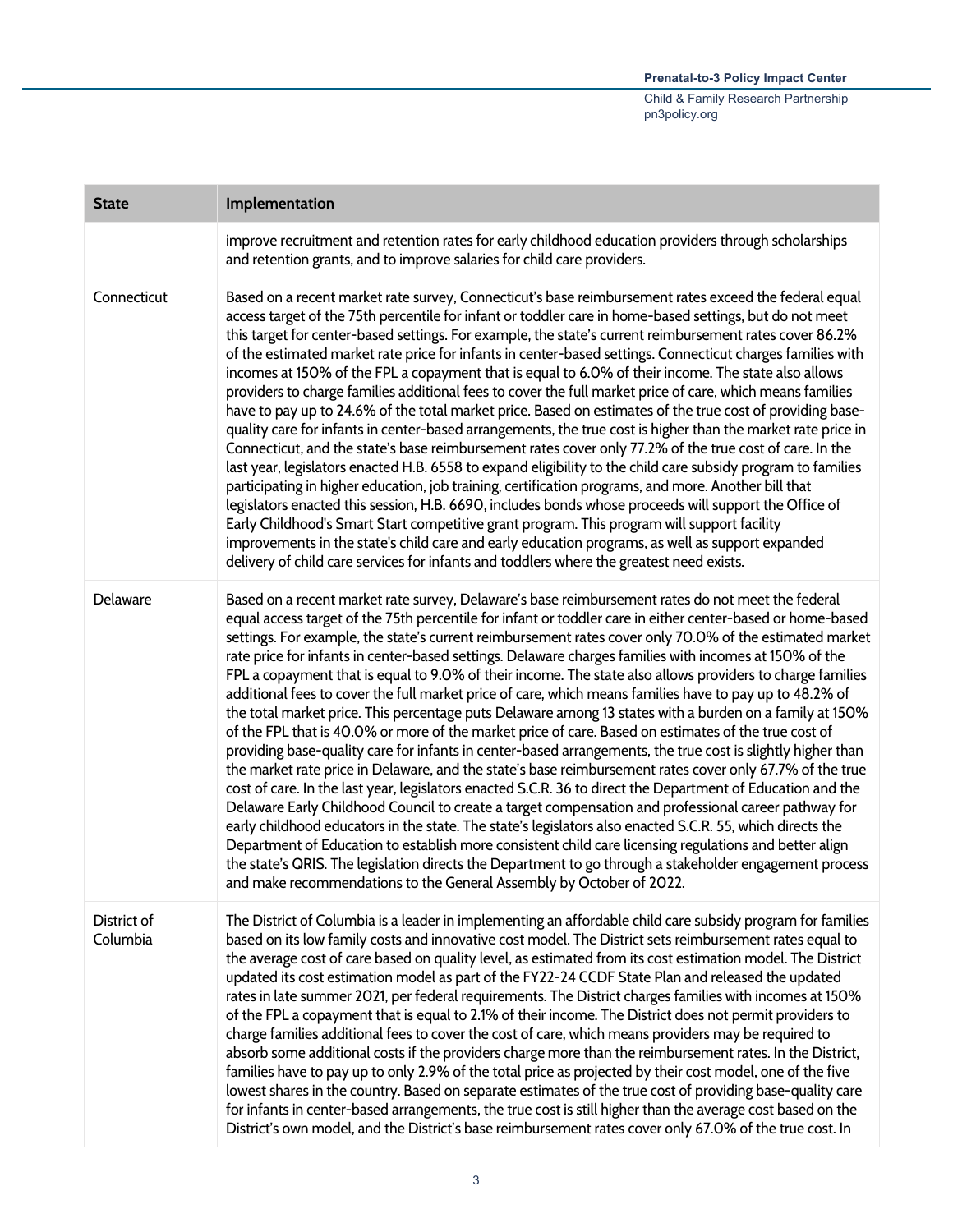| <b>State</b> | Implementation                                                                                                                                                                                                                                                                                                                                                                                                                                                                                                                                                                                                                                                                                                                                                                                                                                                                                                                                                                                                                                                                                                                                                                                                                                                                                                                                                                                                                                                                                                            |
|--------------|---------------------------------------------------------------------------------------------------------------------------------------------------------------------------------------------------------------------------------------------------------------------------------------------------------------------------------------------------------------------------------------------------------------------------------------------------------------------------------------------------------------------------------------------------------------------------------------------------------------------------------------------------------------------------------------------------------------------------------------------------------------------------------------------------------------------------------------------------------------------------------------------------------------------------------------------------------------------------------------------------------------------------------------------------------------------------------------------------------------------------------------------------------------------------------------------------------------------------------------------------------------------------------------------------------------------------------------------------------------------------------------------------------------------------------------------------------------------------------------------------------------------------|
|              | the last year, councilmembers proposed a budget bill that includes provisions to increase appropriations<br>for the Access to Quality Child Care Fund, the Child Development Facilities Fund, the Early Childhood<br>Development Fund, and the Early Childhood Educator Pay Equity Fund. As of August 1, 2021, the bill<br>remained pending. The District of Columbia also continues to work towards investing in and improving<br>upon their early childhood systems, as outlined in its previously passed Birth-to-Three for all DC Act and<br>its initiatives.                                                                                                                                                                                                                                                                                                                                                                                                                                                                                                                                                                                                                                                                                                                                                                                                                                                                                                                                                         |
| Florida      | Based on a recent market rate survey, Florida's base reimbursement rates are slightly below the federal<br>equal access target of the 75th percentile for infant and toddler care in either center-based or home-<br>based settings. For example, the state's current reimbursement rates cover 96.5% of the estimated<br>market rate price for infants in center-based settings. Florida charges families with incomes at 150% of<br>the FPL a copayment that is equal to 4.3% of their income. The state also allows providers to charge<br>families additional fees to cover the full market price of care, which means families have to pay up to<br>17.7% of the total market price. Based on estimates of the true cost of providing base-quality care for<br>infants in center-based arrangements, the true cost is substantially higher than the market rate price in<br>Florida, and the state's base reimbursement rates cover only 58.3% of the true cost of care. In the last<br>year, legislators proposed H.B. 295, which would have created a Child Care Trust Fund. The bill did not<br>move past initial filing.                                                                                                                                                                                                                                                                                                                                                                                         |
| Georgia      | Based on a market rate survey, Georgia's base reimbursement rates do not meet the federal equal access<br>target of the 75th percentile for infant or toddler care in either center-based or home-based settings. For<br>example, the state's current reimbursement rates cover only 63.4% of the estimated market rate price for<br>infants in center-based settings. However, the state is paying provider's full rates during the pandemic<br>and through September 30, 2022. Additionally, Georgia is paying a bonus percentage of the<br>reimbursement rate between 10.0% and 40.0%, depending on a program's QRIS rating. Under typical<br>circumstances, Georgia charges families with incomes at 150% of the FPL a copayment that is equal to<br>7.0% of their income. The state also allows providers to charge families additional fees to cover the full<br>market price of care, which means families at 150% of the FPL have to pay up to 55.4% of the total<br>market price, one of the five highest shares in the country. Based on estimates of the true cost of<br>providing base-quality care for infants in center-based arrangements, the true cost is slightly lower than<br>the market rate price in Georgia, and the state's base reimbursement rates cover only 64.2% of the true<br>cost of care. In the last year, legislators took no notable legislative initiative related to increasing<br>reimbursement rates or lowering copayments for families.                                         |
| Hawaii       | Based on a recent market rate survey, Hawaii is one of six states whose base reimbursement rates meet<br>or exceed the federal equal access target of the 75th percentile for infant and toddler care in both center-<br>based and home-based settings. Hawaii meets this benchmark based on their current enhanced,<br>emergency reimbursement rates which are effective through December 2021. For example, the state's<br>current reimbursement rates cover 103.6% of the estimated market rate price for infants in center-based<br>settings. Although the state's reimbursement rates are relatively generous for providers, Hawaii charges<br>families with incomes at 150% of the FPL a copayment that is equal to 31.7% of their income. Although<br>the state allows providers to charge families additional fees to cover the full market price of care, families<br>using providers with prices at the market rate price would not incur fees, because the base<br>reimbursement rate covers the full market rate price. However, due to high copayments, families in<br>Hawaii with incomes at 150% of the FPL have to pay up to 50.0% of the total market price, one of the<br>five highest shares in the country. Based on estimates of the true cost of providing base-quality care for<br>infants in center-based arrangements, the true cost is somewhat lower than the market rate price in<br>Hawaii, and the state's current enhanced base reimbursement rates cover 118.3% of the true cost of care. |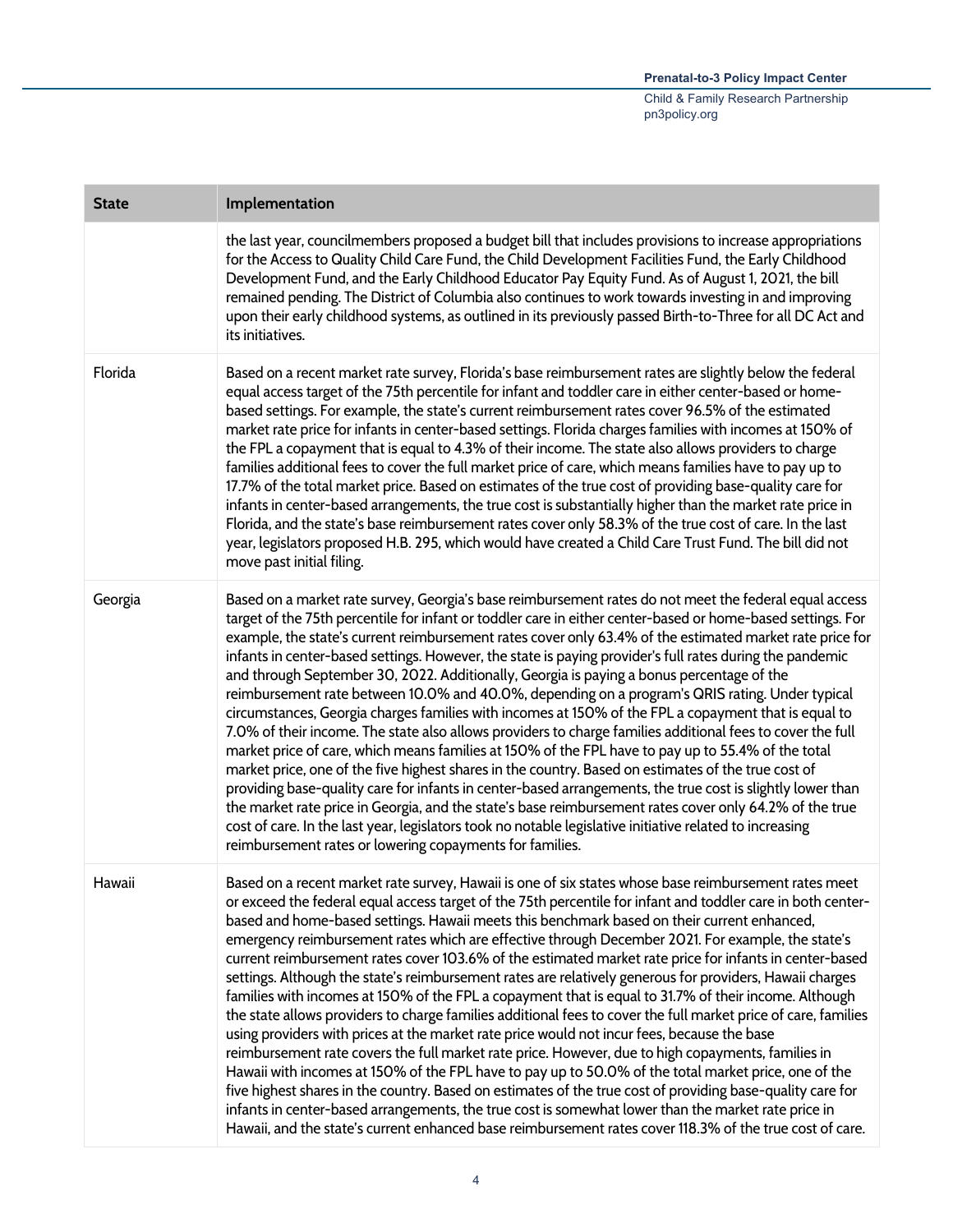| <b>State</b> | Implementation                                                                                                                                                                                                                                                                                                                                                                                                                                                                                                                                                                                                                                                                                                                                                                                                                                                                                                                                                                                                                                                                                                                                                                                                                                                                                                                                                                                                                                                                                                                                                                                                                                                                                                                                                                                                                                                                                                                                                                                                                                                                       |
|--------------|--------------------------------------------------------------------------------------------------------------------------------------------------------------------------------------------------------------------------------------------------------------------------------------------------------------------------------------------------------------------------------------------------------------------------------------------------------------------------------------------------------------------------------------------------------------------------------------------------------------------------------------------------------------------------------------------------------------------------------------------------------------------------------------------------------------------------------------------------------------------------------------------------------------------------------------------------------------------------------------------------------------------------------------------------------------------------------------------------------------------------------------------------------------------------------------------------------------------------------------------------------------------------------------------------------------------------------------------------------------------------------------------------------------------------------------------------------------------------------------------------------------------------------------------------------------------------------------------------------------------------------------------------------------------------------------------------------------------------------------------------------------------------------------------------------------------------------------------------------------------------------------------------------------------------------------------------------------------------------------------------------------------------------------------------------------------------------------|
|              | In the last year, legislators took no notable legislative initiative related to increasing reimbursement rates<br>or lowering copayments for families.                                                                                                                                                                                                                                                                                                                                                                                                                                                                                                                                                                                                                                                                                                                                                                                                                                                                                                                                                                                                                                                                                                                                                                                                                                                                                                                                                                                                                                                                                                                                                                                                                                                                                                                                                                                                                                                                                                                               |
| Idaho        | Based on a recent market rate survey, Idaho's base reimbursement rates do not meet the federal equal<br>access target of the 75th percentile for infant or toddler care in either center-based or home-based<br>settings. For example, the state's current reimbursement rates cover 82.3% of the estimated market rate<br>price for infants in center-based settings. To qualify for child care subsidies in Idaho, a family's income<br>must be at or below 130% of the FPL. At this income level, the state charges the family a copayment that<br>is equal to 3.2% of their income. However, the state allows providers to charge families additional fees to<br>cover the full market price of care, which means families at the top of the initial income eligibility<br>guidelines in Idaho have to pay up to 25.5% of the total market price. For nearly all other states, we<br>present information on child care expenses for families with incomes at 150% of the FPL. In Idaho, a<br>family with this level of income would not qualify for a child care subsidy, and would be responsible for<br>the entire market price of care. If that family had previously qualified for a child care subsidy in the past<br>year when their income was lower, the family would remain eligible without a change to their copayment.<br>At redetermination, the family would remain eligible, but be obligated to pay a copayment that is equal<br>to 2.7% of their income. Because the state allows providers to charge families additional fees, at<br>redetermination, families would have to pay up to 25.5% of the total market price. Based on estimates of<br>the true cost of providing base-quality care for infants in center-based arrangements, the true cost is<br>slightly higher than the market rate price in Idaho, and the state's base reimbursement rates cover only<br>78.8% of the true cost of care. In the last year, legislators took no notable legislative initiative related to<br>increasing reimbursement rates or lowering copayments for families. |
| Illinois     | Based on an outdated market rate survey, Illinois' base reimbursement rates exceed the federal equal<br>access target of the 75th percentile for infant and toddler care in home-based settings, but are slightly<br>below this target in center-based settings. For example, the state's current reimbursement rates cover<br>90.2% of the estimated market rate price for infants in center-based settings. Illinois charges families<br>with incomes at 150% of the FPL a copayment that is equal to 4.8% of their income. The state also<br>allows providers to charge families additional fees to cover the full market price of care, which means<br>families have to pay up to 19.6% of the total market price. Based on estimates of the true cost of<br>providing base-quality care for infants in center-based arrangements, the true cost is somewhat lower<br>than the market rate price in Illinois, and the state's base reimbursement rates cover 102.6% of the true<br>cost of care. In the last year, legislators enacted H.B. 3620 to amend state statute to increase income<br>eligibility to no less than 200% of the FPL (up from 185%) for the state's child care subsidy program,<br>effective July 1, 2021. Other bills were introduced but did not pass, including H.B. 3468, which proposed<br>increasing reimbursement rates to the 75th percentile of the 2018 market rate survey, and H.B. 177, which<br>proposed establishing a "Universal Child Care Demonstration Program."                                                                                                                                                                                                                                                                                                                                                                                                                                                                                                                                                                          |
| Indiana      | Based on a recent market rate survey, Indiana's base reimbursement rates do not meet the federal equal<br>access target of the 75th percentile for infant or toddler care in either center-based or home-based<br>settings. For example, the state's current reimbursement rates cover only 72.6% of the estimated market<br>rate price for infants in center-based settings. To qualify for child care subsidies in Indiana, a family's<br>income must be at or below 127% of the FPL. At this income level, the state charges the family a<br>copayment that is equal to 7.0% of their income. However, the state allows providers to charge families<br>additional fees to cover the full market price of care, which means families at the top of the initial income<br>eligibility guidelines in Indiana have to pay up to 38.4% of the total market price. For nearly all other<br>states, we present information on child care expenses for families with incomes at 150% of the FPL. In<br>Indiana, a family with this level of income would not qualify for a child care subsidy, and would be                                                                                                                                                                                                                                                                                                                                                                                                                                                                                                                                                                                                                                                                                                                                                                                                                                                                                                                                                                              |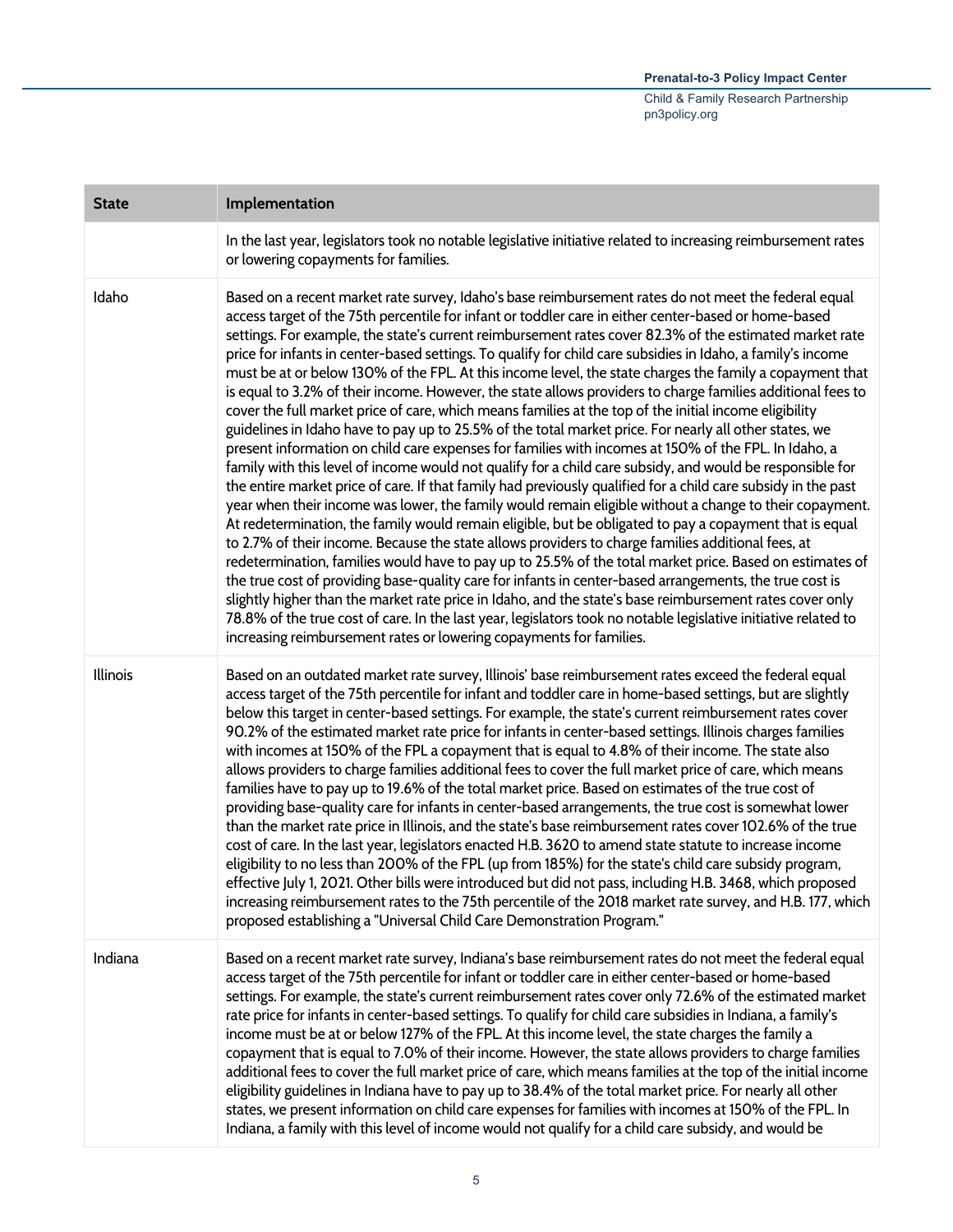| <b>State</b> | Implementation                                                                                                                                                                                                                                                                                                                                                                                                                                                                                                                                                                                                                                                                                                                                                                                                                                                                                                                                                                                                                                                                                                                                                                                                                                                                                                                                                                                                                                                                                                                                                                                                                                                                                                                                                                                                                                                                                                                                                                                                                                                                                                                                                                                                                                                                                                                                                                                                                                                                                                                                                                        |
|--------------|---------------------------------------------------------------------------------------------------------------------------------------------------------------------------------------------------------------------------------------------------------------------------------------------------------------------------------------------------------------------------------------------------------------------------------------------------------------------------------------------------------------------------------------------------------------------------------------------------------------------------------------------------------------------------------------------------------------------------------------------------------------------------------------------------------------------------------------------------------------------------------------------------------------------------------------------------------------------------------------------------------------------------------------------------------------------------------------------------------------------------------------------------------------------------------------------------------------------------------------------------------------------------------------------------------------------------------------------------------------------------------------------------------------------------------------------------------------------------------------------------------------------------------------------------------------------------------------------------------------------------------------------------------------------------------------------------------------------------------------------------------------------------------------------------------------------------------------------------------------------------------------------------------------------------------------------------------------------------------------------------------------------------------------------------------------------------------------------------------------------------------------------------------------------------------------------------------------------------------------------------------------------------------------------------------------------------------------------------------------------------------------------------------------------------------------------------------------------------------------------------------------------------------------------------------------------------------------|
|              | responsible for the entire market price of care. If that family had previously qualified for a child care<br>subsidy in the past year when their income was lower, the family would remain eligible without a change<br>to their copayment. At redetermination, the family would remain eligible, but be obligated to pay a<br>copayment that is equal to 8.0% of their income at 150% of the FPL. Because the state allows providers<br>to charge families additional fees, at redetermination, families would have to pay up to 42.3% of the total<br>market price. This percentage puts Indiana among 13 states with a burden on a family at 150% of the FPL<br>that is 40.0% or more of the market price of care. Based on estimates of the true cost of providing base-<br>quality care for infants in center-based arrangements, the true cost is somewhat lower than the market<br>rate price in Indiana, and the state's base reimbursement rates cover 81.6% of the true cost of care. In the<br>last year, legislators took no notable legislative initiative related to increasing reimbursement rates or<br>lowering copayments for families.                                                                                                                                                                                                                                                                                                                                                                                                                                                                                                                                                                                                                                                                                                                                                                                                                                                                                                                                                                                                                                                                                                                                                                                                                                                                                                                                                                                                                             |
| lowa         | Based on a recent market rate survey, lowa's base reimbursement rates do not meet the federal equal<br>access target of the 75th percentile for infant or toddler care in either center-based or home-based<br>settings. For example, the state's current reimbursement rates cover 88.1% of the estimated market rate<br>price for infants in center-based settings. To qualify for child care subsidies in Iowa, a family's income<br>must be at or below 145% of the FPL. At this income level, the state charges the family a copayment that<br>is equal to 6.2% of their income. The state does not permit providers to charge families additional fees to<br>cover the full market price of care, which means providers may be required to absorb some additional<br>costs. Families in lowa with incomes at 145% of the FPL have to pay up to 18.0% of the total market<br>price. For nearly all other states, we present information on child care expenses for families with incomes<br>at 150% of the FPL. In Iowa, a family with this level of income would not qualify for a child care subsidy,<br>and would be responsible for the entire market price of care. If that family had previously qualified for a<br>child care subsidy in the past year when their income was lower, the family would remain eligible without<br>a change to their copayment. At redetermination, the family would remain eligible, but be obligated to<br>pay a copayment that is equal to 6.4% of their income at 150% of the FPL. At redetermination, families<br>in lowa would have to pay up to 19.2% of the total market price. Based on estimates of the true cost of<br>providing base-quality care for infants in center-based arrangements, the true cost is substantially higher<br>than the market rate price in lowa, and the state's base reimbursement rates cover only 58.8% of the<br>true cost of care. In the last year, legislators enacted H.F. 302 to establish a graduated eligibility phase-<br>out for the state's child care subsidy program that enables families between 225% and 250% of the FPL<br>to continue accessing child care assistance through continuing eligibility. For families with children<br>needing special needs care, their incomes may rise to up to 275% of the FPL before becoming ineligible.<br>These provisions will be effective no later than July 1, 2022. Legislators proposed, but did not pass, H.F.<br>292 to require child care reimbursements to be set at least at the 50th percentile of a recent market rate<br>survey. |
| Kansas       | Based on a recent market rate survey, Kansas' base reimbursement rates are slightly below the federal<br>equal access target of the 75th percentile for infant or toddler care in either center-based or home-based<br>settings. For example, the state's current reimbursement rates cover 95.4% of the estimated market rate<br>price for infants in center-based settings. Kansas charges families with incomes at 150% of the FPL a<br>copayment that is equal to 2.8% of their income. The state also allows providers to charge families<br>additional fees to cover the full market price of care, which means families have to pay up to 14.1% of the<br>total market price. Based on estimates of the true cost of providing base-quality care for infants in<br>center-based arrangements, the true cost is substantially higher than the market rate price in Kansas, and<br>the state's base reimbursement rates cover only 59.7% of the true cost of care. In the last year, legislators<br>took no notable legislative initiative related to increasing reimbursement rates or lowering copayments<br>for families.                                                                                                                                                                                                                                                                                                                                                                                                                                                                                                                                                                                                                                                                                                                                                                                                                                                                                                                                                                                                                                                                                                                                                                                                                                                                                                                                                                                                                                                     |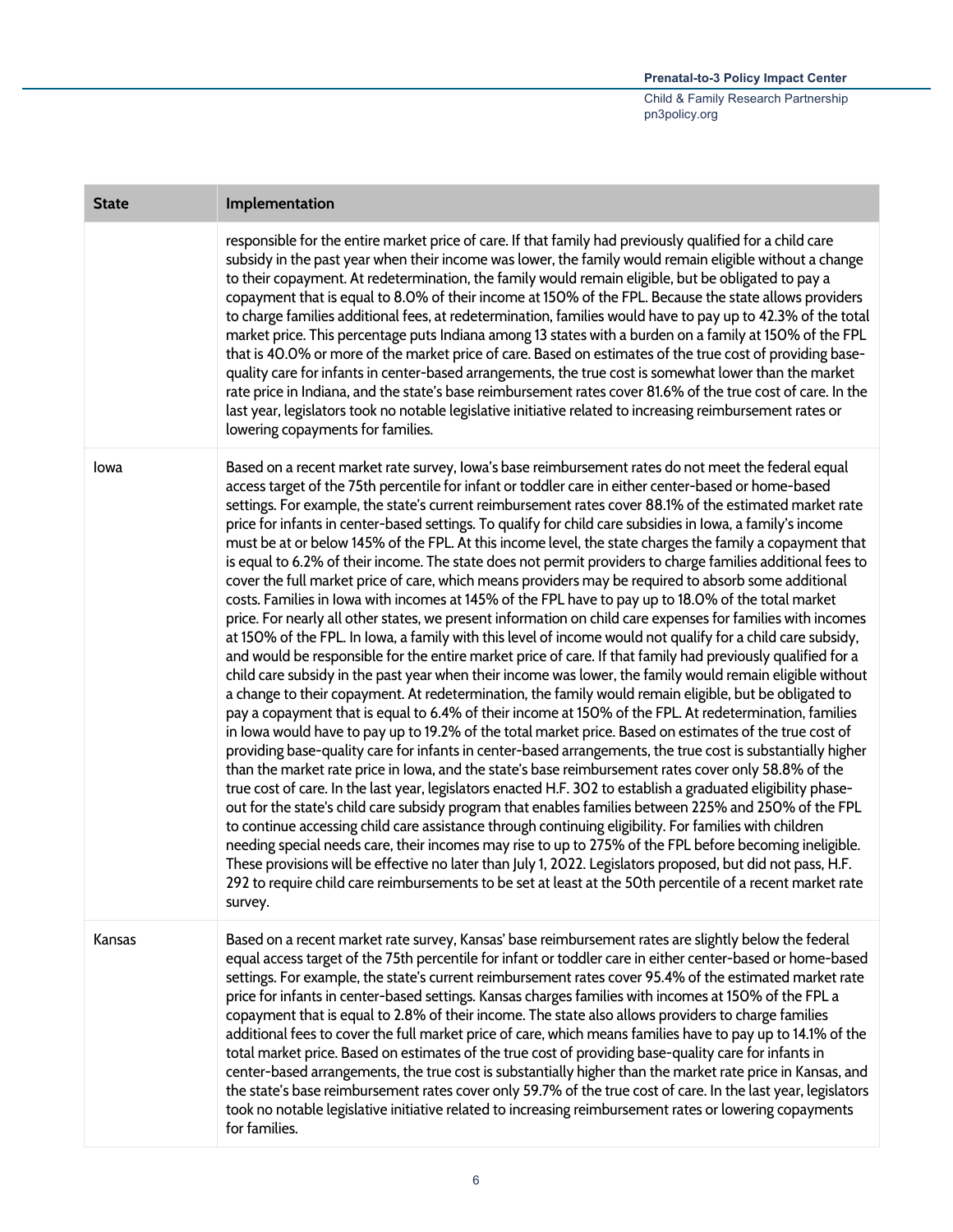| <b>State</b> | Implementation                                                                                                                                                                                                                                                                                                                                                                                                                                                                                                                                                                                                                                                                                                                                                                                                                                                                                                                                                                                                                                                                                                                                                                                                                                                                                                                                                                                                                                                                                                                                                                                                                                                                                                                    |
|--------------|-----------------------------------------------------------------------------------------------------------------------------------------------------------------------------------------------------------------------------------------------------------------------------------------------------------------------------------------------------------------------------------------------------------------------------------------------------------------------------------------------------------------------------------------------------------------------------------------------------------------------------------------------------------------------------------------------------------------------------------------------------------------------------------------------------------------------------------------------------------------------------------------------------------------------------------------------------------------------------------------------------------------------------------------------------------------------------------------------------------------------------------------------------------------------------------------------------------------------------------------------------------------------------------------------------------------------------------------------------------------------------------------------------------------------------------------------------------------------------------------------------------------------------------------------------------------------------------------------------------------------------------------------------------------------------------------------------------------------------------|
| Kentucky     | Based on a recent market rate survey, Kentucky's base reimbursement rates do not meet the federal<br>equal access target of the 75th percentile for infant or toddler care in either center-based or home-based<br>settings. For example, the state's current reimbursement rates cover only 71.4% of the estimated market<br>rate price for infants in center-based settings. Kentucky charges families with incomes at 150% of the FPL<br>a copayment that is equal to 9.9% of their income. The state also allows providers to charge families<br>additional fees to cover the full market price of care, which means families at 150% of the FPL have to<br>pay up to 59.5% of the total market price, one of the five highest shares in the country. Based on<br>estimates of the true cost of providing base-quality care for infants in center-based arrangements, the<br>true cost is substantially higher than the market rate price in Kentucky, and the state's base<br>reimbursement rates cover only 52.8% of the true cost of care. In the last year, legislators took no<br>notable legislative initiative related to increasing reimbursement rates or lowering copayments for<br>families.                                                                                                                                                                                                                                                                                                                                                                                                                                                                                                                       |
| Louisiana    | Louisiana is a leader in implementing an affordable child care subsidy program for families based on its<br>high reimbursement rates and low family costs. Based on a recent market rate survey, Louisiana is one of<br>six states whose base reimbursement rates meet or exceed the federal equal access target of the 75th<br>percentile for infant and toddler care in both center-based and home-based settings. For example, the<br>state's current reimbursement rates cover 108.0% of the estimated market rate price for infants in<br>center-based settings. Louisiana charges families with incomes at 150% of the FPL a copayment that is<br>equal to 1.5% of their income, making it one of 10 states with a copay under 2.0%. Although the state<br>allows providers to charge families additional fees to cover the full market price of care, families using<br>providers with prices at the market rate price would not incur fees, because the base reimbursement rate<br>covers the full market rate price. Families in Louisiana with incomes at 150% of the FPL have to pay up to<br>5.6% of the total market rate of care, one of the lowest shares in the country. Based on estimates of the<br>true cost of providing base-quality care for infants in center-based arrangements, the true cost is<br>somewhat higher than the market rate price in Louisiana, and the state's base reimbursement rates cover<br>89.4% of the true cost of care. This percentage is an above average portion of the true cost of care,<br>relative to other states. In the last year, legislators took no notable legislative initiative related to<br>increasing reimbursement rates or lowering copayments for families. |
| Maine        | Based on a recent market rate survey, Maine is one of six states whose base reimbursement rates meet or<br>exceed the federal equal access target of the 75th percentile for infant and toddler care in both center-<br>based and home-based settings. For example, the state's current reimbursement rates cover 121.2% of<br>the estimated market rate price for infants in center-based settings. Maine charges families with incomes<br>at 150% of the FPL a copayment that is equal to 9.0% of their income. The state does not permit<br>providers to charge families additional fees to cover the full market price of care, which means providers<br>may be required to absorb some additional costs if the providers charge more than the reimbursement<br>rates. Families in Maine have to pay up to 18.8% of the total market rate of care. Based on estimates of<br>the true cost of providing base-quality care for infants in center-based arrangements, the true cost is<br>higher than the market rate price in Maine, and the base reimbursement rates cover 80.9% of that true<br>cost of care. In the last year, legislators enacted S.P. 533 which included a new grant program that will<br>invest in existing child care and Early Head Start programs to expand access to child care slots and help<br>address the state's shortage in care.                                                                                                                                                                                                                                                                                                                                                               |
| Maryland     | Based on a recent market rate survey, Maryland's base reimbursement rates do not meet the federal<br>equal access target of the 75th percentile for infant or toddler care in either center-based or home-based<br>settings. For example, the state's current reimbursement rates cover 84.3% of the estimated market rate<br>price for infants in center-based settings. Maryland charges families with incomes at 150% of the FPL a                                                                                                                                                                                                                                                                                                                                                                                                                                                                                                                                                                                                                                                                                                                                                                                                                                                                                                                                                                                                                                                                                                                                                                                                                                                                                             |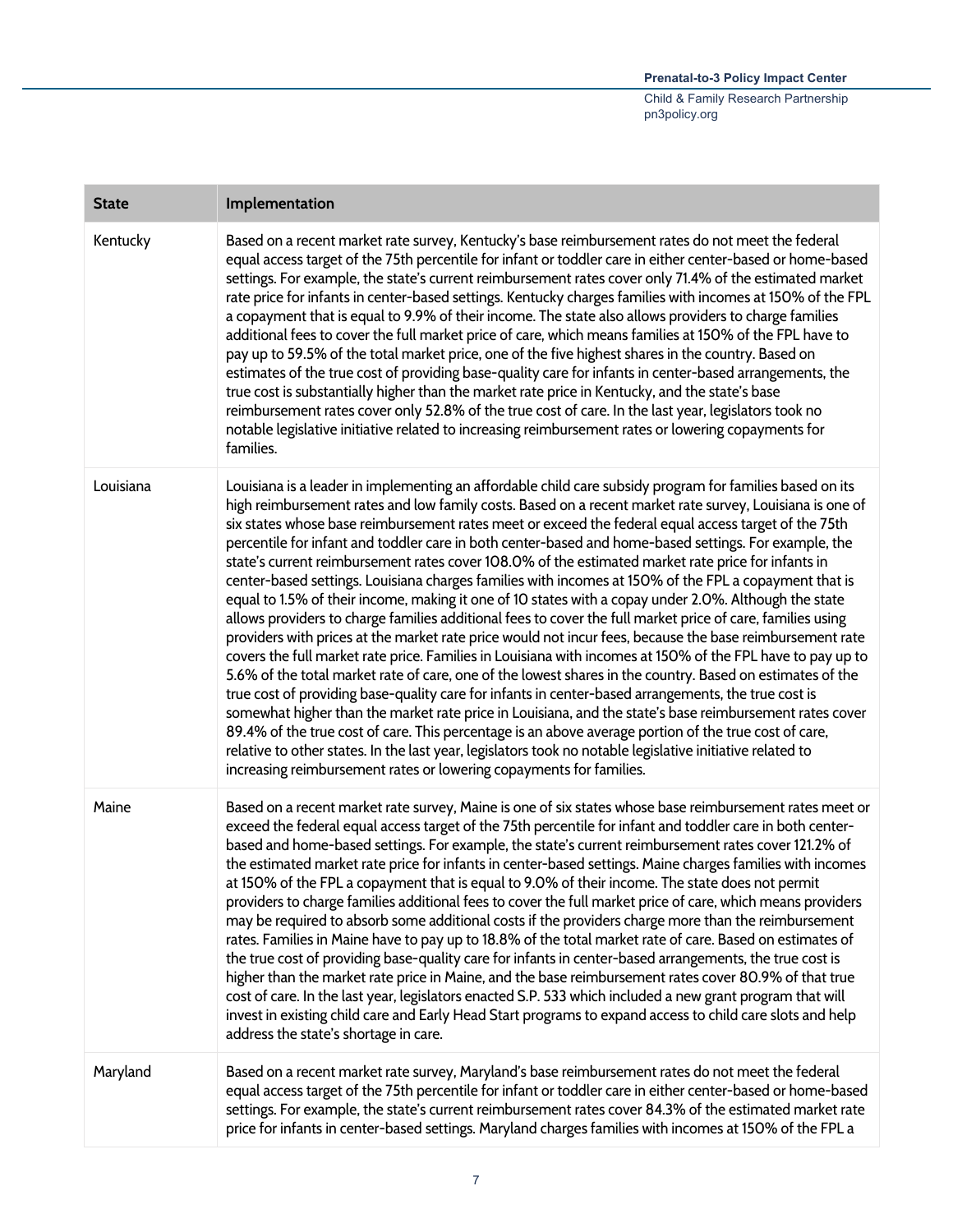| <b>State</b>  | Implementation                                                                                                                                                                                                                                                                                                                                                                                                                                                                                                                                                                                                                                                                                                                                                                                                                                                                                                                                                                                                                                                                                                                                                                                                                                                                                                                                                                                                                                                                                                                                                                                                                                                                                                                                                                                                                                                                                                                                                                                                                                                                                                                                                                                                                                                                     |
|---------------|------------------------------------------------------------------------------------------------------------------------------------------------------------------------------------------------------------------------------------------------------------------------------------------------------------------------------------------------------------------------------------------------------------------------------------------------------------------------------------------------------------------------------------------------------------------------------------------------------------------------------------------------------------------------------------------------------------------------------------------------------------------------------------------------------------------------------------------------------------------------------------------------------------------------------------------------------------------------------------------------------------------------------------------------------------------------------------------------------------------------------------------------------------------------------------------------------------------------------------------------------------------------------------------------------------------------------------------------------------------------------------------------------------------------------------------------------------------------------------------------------------------------------------------------------------------------------------------------------------------------------------------------------------------------------------------------------------------------------------------------------------------------------------------------------------------------------------------------------------------------------------------------------------------------------------------------------------------------------------------------------------------------------------------------------------------------------------------------------------------------------------------------------------------------------------------------------------------------------------------------------------------------------------|
|               | copayment that is equal to 4.6% of their income. The state also allows providers to charge families<br>additional fees to cover the full market price of care, which means families have to pay up to 25.3% of<br>the total market price. Based on estimates of the true cost of providing base-quality care for infants in<br>center-based arrangements, the true cost is substantially higher than the market rate price in Maryland,<br>and the state's base reimbursement rates cover only 54.2% of the true cost of care. In the last year,<br>legislators took no notable legislative initiative related to increasing reimbursement rates or lowering<br>copayments for families.                                                                                                                                                                                                                                                                                                                                                                                                                                                                                                                                                                                                                                                                                                                                                                                                                                                                                                                                                                                                                                                                                                                                                                                                                                                                                                                                                                                                                                                                                                                                                                                           |
| Massachusetts | Massachusetts is a state to watch for implementing an affordable child care subsidy program for families,<br>based on its low family burden and innovative legislative momentum. Based on a recent market rate<br>survey, Massachusetts' base reimbursement rates do not meet the federal equal access target of the 75th<br>percentile for infant or toddler care in either center-based or home-based settings. For example, the<br>state's current reimbursement rates cover 85.2% of the estimated market rate price for infants in center-<br>based settings. Massachusetts charges families with incomes at 150% of the FPL a copayment that is<br>equal to 1.9% of their income, making it one of 10 states with a copay under 2.0%. The state also does<br>not permit providers to charge families additional fees to cover the full market price of care, which means<br>providers may be required to absorb some additional costs. Families in Massachusetts only have to pay<br>up to 2.8% of the total market price, one of the five lowest shares in the country. Based on estimates of<br>the true cost of providing base-quality care for infants in center-based arrangements, the true cost is<br>higher than the market rate price in Massachusetts, and the state's base reimbursement rates cover only<br>79.6% of the true cost of care. In the last year, legislators proposed S. 362 and its companion, H. 605, to<br>create a "universal" system of child care, with families earning less than 50.0% of the median income<br>receiving subsidies with no copayments, and families earning more than that not paying more than 7.0%<br>of their income on child care. The bills had 49 and 109 sponsors, respectively, and are backed by the<br>Common Start Coalition. As of August 1, 2021, the bills were pending in the state's two-year session. For<br>most rate increases implemented, Massachusetts regularly makes the effective date of the increase the<br>current fiscal year and provides retroactive payments once implemented. Massachusetts is also in the<br>process of overhauling their family copayment system to avoid counting income below the federal<br>poverty line and is going through a public comment period with this plan. |
| Michigan      | Based on a recent market rate survey, Michigan's base reimbursement rates do not meet the federal<br>equal access target of the 75th percentile for infant or toddler care in either center-based or home-based<br>settings. For example, the state's current reimbursement rates cover only 71.4% of the estimated market<br>rate price for infants in center-based settings. Michigan charges families with incomes at 150% of the FPL<br>a copayment that is equal to 2.4% of their income. The state also allows providers to charge families<br>additional fees to cover the full market price of care, which means families have to pay up to 34.2% of<br>the total market price. Based on estimates of the true cost of providing base-quality care for infants in<br>center-based arrangements, the true cost is slightly lower than the market rate price in Michigan, and the<br>state's base reimbursement rates cover only 73.9% of the true cost of care. In the last year, legislators<br>proposed H.B. 5044 which would implement a child care contract model in communities with a limited<br>supply of infant and toddler care and would be funded by the state's CCDBG appropriation. As of August<br>1, 2021, the bill had not moved passed introduction.                                                                                                                                                                                                                                                                                                                                                                                                                                                                                                                                                                                                                                                                                                                                                                                                                                                                                                                                                                                                       |
| Minnesota     | Based on a recent market rate survey, Minnesota's base reimbursement rates do not meet the federal<br>equal access target of the 75th percentile for infant or toddler care in either center-based or home-based<br>settings. For example, the state's current reimbursement rates cover only 76.6% of the estimated market<br>rate price for infants in center-based settings. Minnesota charges families with incomes at 150% of the<br>FPL a copayment that is equal to 3.0% of their income. The state also allows providers to charge families                                                                                                                                                                                                                                                                                                                                                                                                                                                                                                                                                                                                                                                                                                                                                                                                                                                                                                                                                                                                                                                                                                                                                                                                                                                                                                                                                                                                                                                                                                                                                                                                                                                                                                                                |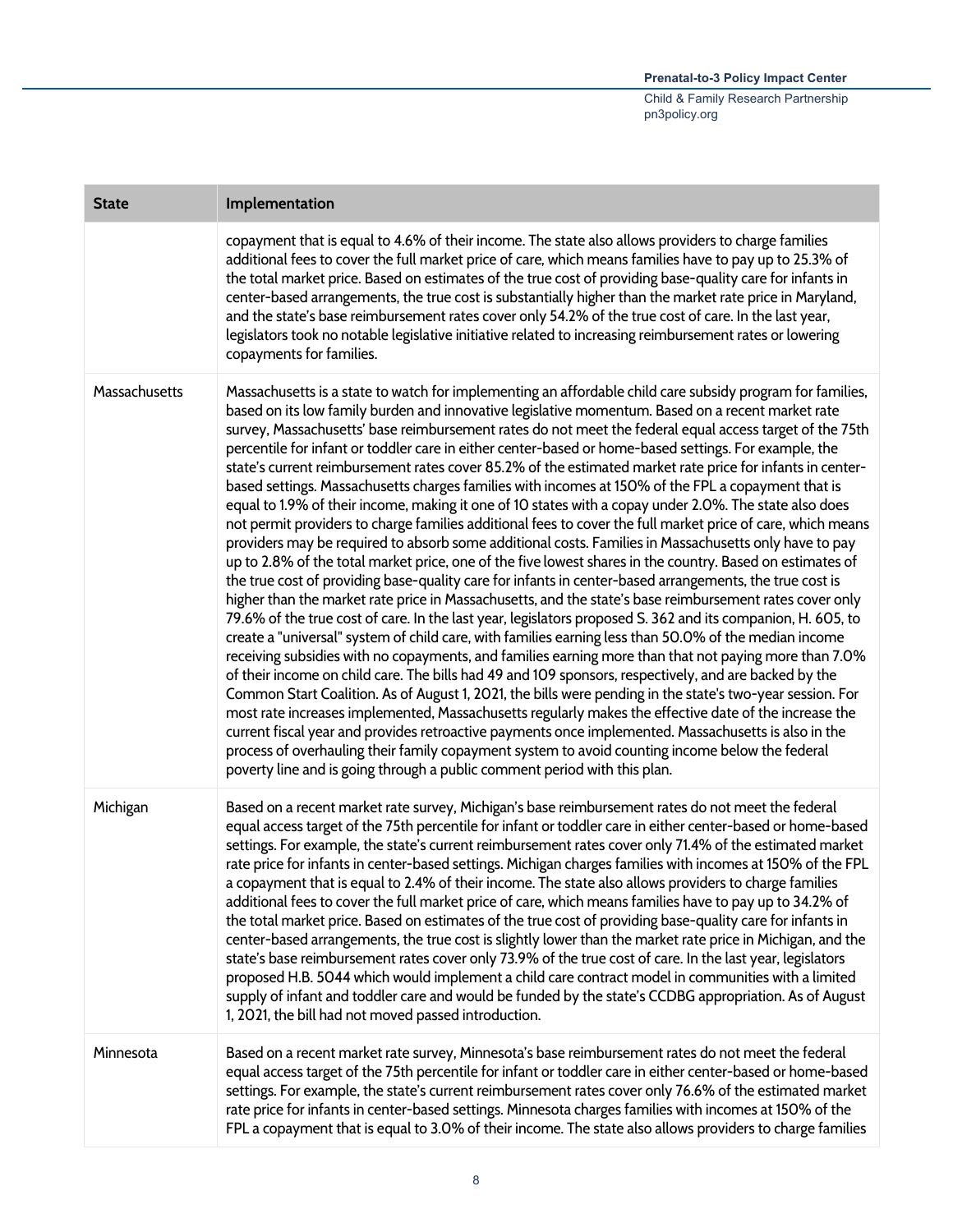| <b>State</b> | Implementation                                                                                                                                                                                                                                                                                                                                                                                                                                                                                                                                                                                                                                                                                                                                                                                                                                                                                                                                                                                                                                                                                                                                                                                                                                                                                                                                                                                                                                                                                                                                                                                                                                                                                                                                                                                                                                                                                                                                                                                                                                                                                                                 |
|--------------|--------------------------------------------------------------------------------------------------------------------------------------------------------------------------------------------------------------------------------------------------------------------------------------------------------------------------------------------------------------------------------------------------------------------------------------------------------------------------------------------------------------------------------------------------------------------------------------------------------------------------------------------------------------------------------------------------------------------------------------------------------------------------------------------------------------------------------------------------------------------------------------------------------------------------------------------------------------------------------------------------------------------------------------------------------------------------------------------------------------------------------------------------------------------------------------------------------------------------------------------------------------------------------------------------------------------------------------------------------------------------------------------------------------------------------------------------------------------------------------------------------------------------------------------------------------------------------------------------------------------------------------------------------------------------------------------------------------------------------------------------------------------------------------------------------------------------------------------------------------------------------------------------------------------------------------------------------------------------------------------------------------------------------------------------------------------------------------------------------------------------------|
|              | additional fees to cover the full market price of care, which means families have to pay up to 28.1% of the<br>total market price. Based on estimates of the true cost of providing base-quality care for infants in<br>center-based arrangements, the true cost is slightly lower than the market rate price in Minnesota, and<br>the state's base reimbursement rates cover only 79.7% of the true cost of care. In the last year, Minnesota<br>legislators proposed a number of bills related to child care, but none of the bills passed. Legislators<br>proposed S.F. 1574 which would have updated reimbursement rates to be based on the 75th percentile of<br>the most recent market rate survey, effective immediately upon enactment of the legislation. The bill did<br>not move beyond introduction. Legislators also proposed, but did not pass, S.F. 21 which would have<br>created the Office of Ombudsperson for Child Care Providers.                                                                                                                                                                                                                                                                                                                                                                                                                                                                                                                                                                                                                                                                                                                                                                                                                                                                                                                                                                                                                                                                                                                                                                         |
| Mississippi  | Based on an outdated market rate survey, Mississippi's base reimbursement rates meet the federal equal<br>access target of the 75th percentile for infant and toddler care in both center-based and home-based<br>settings. For example, the state's current reimbursement rates cover 125.0% of the estimated market rate<br>price for infants in center-based settings. However, the state's market rate survey was completed in 2017,<br>and the market rate price likely increased since that time. Additionally, Mississippi's current<br>reimbursement rates are enhanced due to the COVID-19 pandemic and are effective through December<br>31, 2021. Mississippi charges families with incomes at 150% of the FPL a copayment that is equal to 6.0%<br>of their income. Although the state allows providers to charge families additional fees to cover the full<br>market price of care, families using providers with prices at the market rate price would not incur fees,<br>because the base reimbursement rate covers the full market rate price. Families in Mississippi with<br>incomes at 150% of the FPL have to pay up to 27.5% of the total market price. Based on estimates of the<br>true cost of providing base-quality care for infants in center-based arrangements, the true cost is<br>substantially higher than the market rate price in Mississippi, and the state's base reimbursement rates<br>cover only 54.6% of the true cost of care. In the last year, Mississippi legislators proposed several bills<br>related to child care, although many of these bills died in committee, including H.B. 17, which would have<br>established a Child Care for Working Families Study Committee to develop recommendations for<br>improving upon families' ability to access and afford child care in the state.                                                                                                                                                                                                                                                                                      |
| Missouri     | Based on a recent market rate survey, Missouri's base reimbursement rates do not meet the federal equal<br>access target of the 75th percentile for infant or toddler care in either center-based or home-based<br>settings. For example, the state's current reimbursement rates cover only 58.0% of the estimated market<br>rate price for infants in center-based settings, which is the lowest percentage of any state. To qualify for<br>child care subsidies in Missouri, a family's income must be at or below 138% of the FPL. At this income<br>level, the state charges the family a copayment that is equal to 4.1% of their income. However, the state<br>allows providers to charge families additional fees to cover the full market price of care, which means<br>families at the top of the initial income eligibility guidelines in Missouri have to pay up to 49.7% of the<br>total market price. For nearly all other states, we present information on child care expenses for families<br>with incomes at 150% of the FPL. In Missouri, a family with this level of income would not qualify for a<br>child care subsidy, and would be responsible for the entire market price of care. If that family had<br>previously qualified for a child care subsidy in the past year when their income was lower, the family<br>would remain eligible without a change to their copayment. At redetermination, the family would remain<br>eligible, but be obligated to pay a copayment that is equal to 3.8% of their income at 150% of the FPL.<br>Because the state allows providers to charge families additional fees, at redetermination, families at<br>150% of the FPL would have to pay up to 49.7% of the total market price, one of the five highest shares<br>in the country. Based on estimates of the true cost of providing base-quality care for infants in center-<br>based arrangements, the true cost is slightly higher than the market rate price in Missouri, and the state's<br>base reimbursement rates cover only 54.4% of the true cost of care. In the last year, legislators proposed |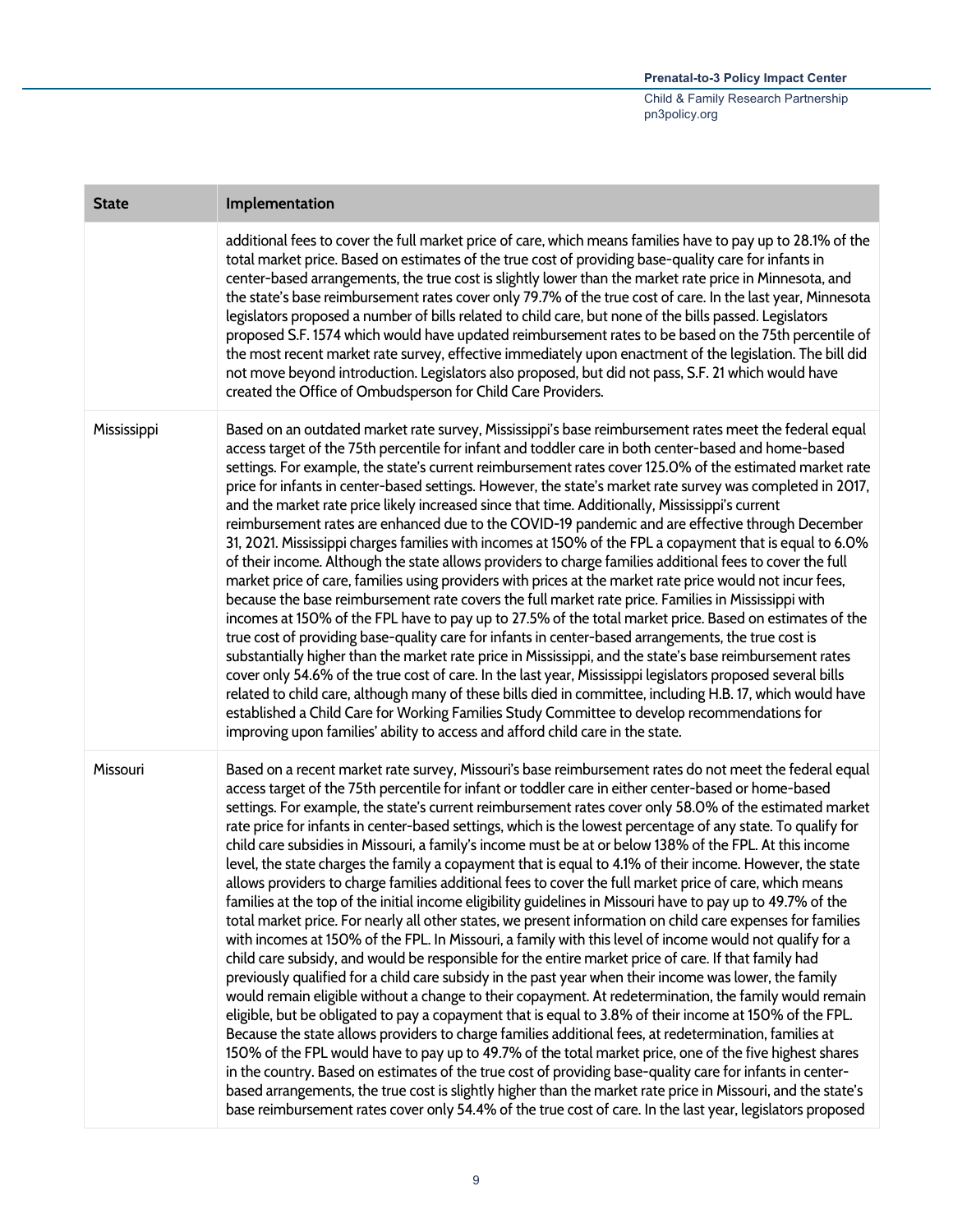| <b>State</b> | Implementation                                                                                                                                                                                                                                                                                                                                                                                                                                                                                                                                                                                                                                                                                                                                                                                                                                                                                                                                                                                                                                                                                                                                                                                                                                                                                                                                                                                                                                                                                                                                                                                                                                                                                                                                                                  |
|--------------|---------------------------------------------------------------------------------------------------------------------------------------------------------------------------------------------------------------------------------------------------------------------------------------------------------------------------------------------------------------------------------------------------------------------------------------------------------------------------------------------------------------------------------------------------------------------------------------------------------------------------------------------------------------------------------------------------------------------------------------------------------------------------------------------------------------------------------------------------------------------------------------------------------------------------------------------------------------------------------------------------------------------------------------------------------------------------------------------------------------------------------------------------------------------------------------------------------------------------------------------------------------------------------------------------------------------------------------------------------------------------------------------------------------------------------------------------------------------------------------------------------------------------------------------------------------------------------------------------------------------------------------------------------------------------------------------------------------------------------------------------------------------------------|
|              | H.B. 1071, which would have extended the sunset clause on a temporary pilot that has allowed child care<br>providers to have access to continued coaching and education supports. The bill did not pass.                                                                                                                                                                                                                                                                                                                                                                                                                                                                                                                                                                                                                                                                                                                                                                                                                                                                                                                                                                                                                                                                                                                                                                                                                                                                                                                                                                                                                                                                                                                                                                        |
| Montana      | Based on a recent market rate survey, Montana is one of six states whose base reimbursement rates<br>meet the federal equal access target of the 75th percentile for infant and toddler care in both center-<br>based and home-based settings. For example, the state's current reimbursement rates cover 100.0% of<br>the estimated market rate price for infants in center-based settings. Montana charges families with<br>incomes at 150% of the FPL a copayment that is equal to 14.0% of their income. Although the state<br>allows providers to charge families additional fees to cover the full market price of care, families using<br>providers with prices at the market rate price would not incur fees, because the base reimbursement rate<br>covers the full market rate price. Families in Montana with incomes at 150% of the FPL have to pay up to<br>40.8% of the total market price. This percentage puts Montana among 13 states with a burden on a<br>family at 150% of the FPL that is 40.0% or more of the market price of care. Based on estimates of the<br>true cost of providing base-quality care for infants in center-based arrangements, the true cost is higher<br>than the market rate price in Montana, and the state's base reimbursement rates cover 87.6% of the true<br>cost of care. This percentage is an above average portion of the true cost of care, relative to other states.<br>In the last year, legislators took no notable legislative initiative related to increasing reimbursement rates<br>or lowering copayments for families.                                                                                                                                                                                         |
| Nebraska     | Based on a recent market rate survey, Nebraska's base reimbursement rates are slightly below the federal<br>equal access target of the 75th percentile for infant or toddler care in either center-based or home-based<br>settings. For example, the state's current reimbursement rates cover 90.9% of the estimated market rate<br>price for infants in center-based settings. Based on recently enacted legislation, families with incomes at<br>150% of the FPL are eligible and are charged a copayment that is equal to 7.0% of their family income.<br>The state does not permit providers to charge families additional fees to cover the full market price of<br>care, which means providers may be required to absorb some additional costs. Families in Nebraska have<br>to pay up to 16.7% of the total market price. Based on estimates of the true cost of providing base-quality<br>care for infants in center-based arrangements, the true cost is slightly higher than the market rate price in<br>Nebraska, and the state's base reimbursement rates cover 87.4% of the true cost of care. This percentage<br>is an above average portion of the true cost of care, relative to other states. In the last year, legislators<br>enacted L.B. 485, which temporarily increased the initial eligibility threshold for child care subsidies in the<br>state from 130% of FPL to 185% of FPL and the continuing eligibility threshold to 200% of FPL, until<br>October 1, 2023. As legislated, this change in eligibility was effective July 1, 2021. Legislators also<br>proposed L.B. 68 which would have made the temporary policy of reimbursing child care providers based<br>on enrollment rather than attendance a permanent policy. The bill did not pass. |
| Nevada       | Based on a recent market rate survey, Nevada's base reimbursement rates do not meet the federal equal<br>access target of the 75th percentile for infant or toddler care in either center-based or home-based<br>settings. For example, the state's current reimbursement rates cover 80.7% of the estimated market rate<br>price for infants in center-based settings. To qualify for child care subsidies in Nevada, a family's income<br>must be at or below 130% of the FPL. At this income level, the state charges the family a copayment that<br>is equal to 7.4% of their income. However, the state allows providers to charge families additional fees to<br>cover the full market price of care, which means families at the top of the initial income eligibility<br>guidelines in Nevada have to pay up to 35.4% of the total market price. For nearly all other states, we<br>present information on child care expenses for families with incomes at 150% of the FPL. In Nevada, a<br>family with this level of income would not qualify for a child care subsidy, and would be responsible for<br>the entire market price of care. If that family had previously qualified for a child care subsidy in the past<br>year when their income was lower, the family would remain eligible without a change to their copayment.                                                                                                                                                                                                                                                                                                                                                                                                                                      |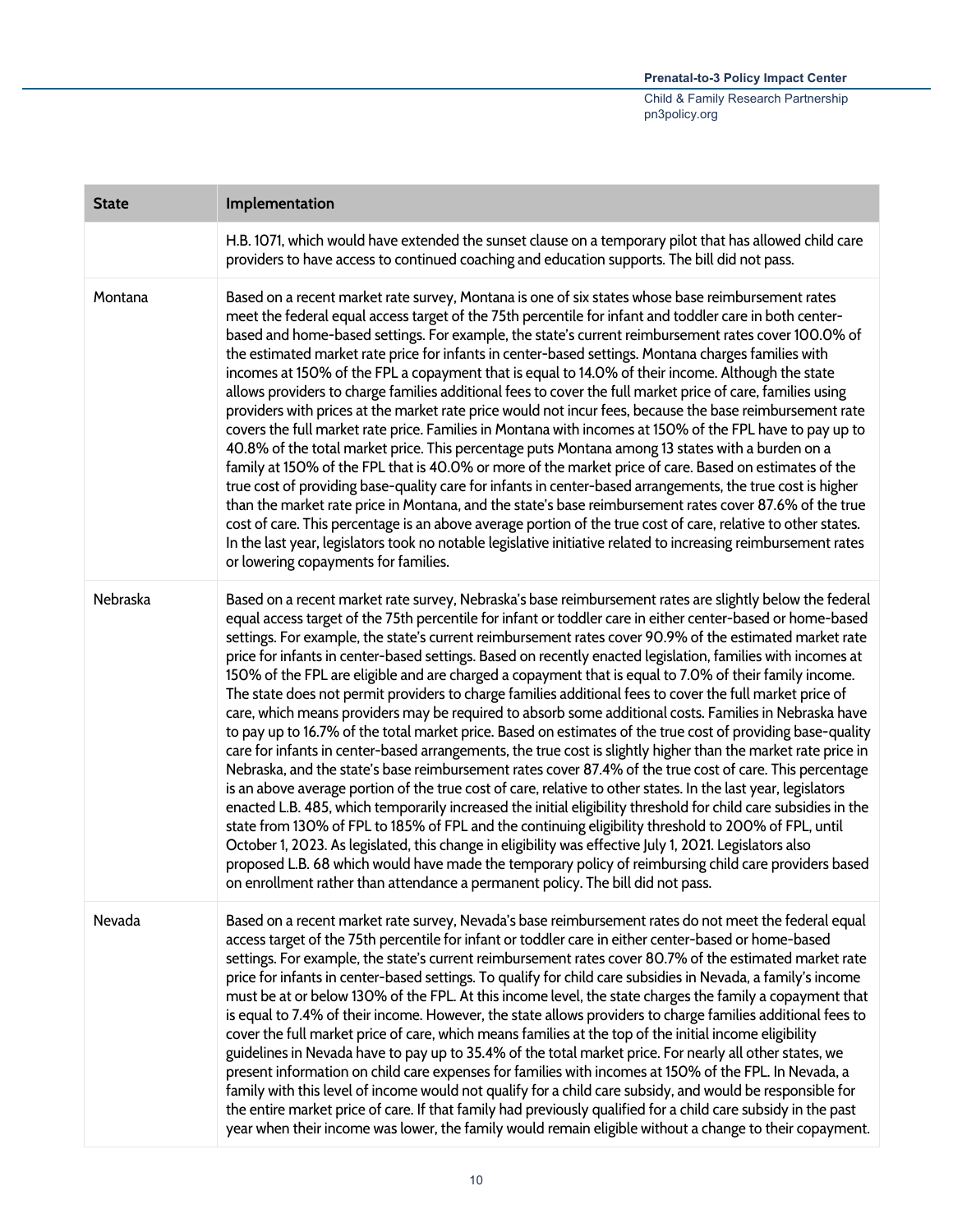| <b>State</b>      | Implementation                                                                                                                                                                                                                                                                                                                                                                                                                                                                                                                                                                                                                                                                                                                                                                                                                                                                                                                                                                                                                                                                                                                                                                                                                                                                                                                                                                                                                                                                                                                                                                                                 |
|-------------------|----------------------------------------------------------------------------------------------------------------------------------------------------------------------------------------------------------------------------------------------------------------------------------------------------------------------------------------------------------------------------------------------------------------------------------------------------------------------------------------------------------------------------------------------------------------------------------------------------------------------------------------------------------------------------------------------------------------------------------------------------------------------------------------------------------------------------------------------------------------------------------------------------------------------------------------------------------------------------------------------------------------------------------------------------------------------------------------------------------------------------------------------------------------------------------------------------------------------------------------------------------------------------------------------------------------------------------------------------------------------------------------------------------------------------------------------------------------------------------------------------------------------------------------------------------------------------------------------------------------|
|                   | At redetermination, the family would remain eligible, but be obligated to pay a copayment that is equal<br>to 9.6% of their income at 150% of the FPL. Because the state allows providers to charge families<br>additional fees, at redetermination, families would have to pay up to 43.5% of the total market price. This<br>percentage puts Nevada among 13 states with a burden on a family at 150% of the FPL that is 40.0% or<br>more of the market price of care. Based on estimates of the true cost of providing base-quality care for<br>infants in center-based arrangements, the true cost is similar to the market rate price in Nevada, and the<br>state's base reimbursement rates cover only 79.2% of the true cost of care. In the last year, legislators<br>took no notable legislative initiative related to increasing reimbursement rates or lowering copayments<br>for families.                                                                                                                                                                                                                                                                                                                                                                                                                                                                                                                                                                                                                                                                                                         |
| New Hampshire     | Based on a recent market rate survey, New Hampshire's base reimbursement rates are slightly below the<br>federal equal access target of the 75th percentile for infant or toddler care in either center-based or<br>home-based settings. For example, the state's current reimbursement rates cover 91.7% of the estimated<br>market rate price for infants in center-based settings. New Hampshire charges families with incomes at<br>150% of the FPL a copayment that is equal to 12.5% of their income. The state also allows providers to<br>charge families additional fees to cover the full market price of care, which means families have to pay up<br>to 37.3% of the total market price. Based on estimates of the true cost of providing base-quality care for<br>infants in center-based arrangements, the true cost is slightly lower than the market rate price in New<br>Hampshire, and the state's base reimbursement rates cover 94.2% of the true cost of care. This<br>percentage is an above average portion of the true cost of care, relative to other states. In the last year,<br>legislators proposed, but did not pass S.B. 144, which would have required the state to reimburse child<br>care providers based on enrollment rather than attendance for FY22-23.                                                                                                                                                                                                                                                                                                                  |
| New Jersey        | Based on a market rate survey, New Jersey's base reimbursement rates do not meet the federal equal<br>access target of the 75th percentile for infant or toddler care in center-based settings; data on home-<br>based settings were unavailable. For example, the state's current reimbursement rates cover only 77.3%<br>of the estimated market rate price for infants in center-based settings. New Jersey charges families with<br>incomes at 150% of the FPL a copayment that is equal to 1.9% of their income, making it one of 10 states<br>with a copay under 2.0%. The state also allows providers to charge families additional fees to cover the<br>full market price of care, which means families have to pay up to 26.5% of the total market price. Based<br>on estimates of the true cost of providing base-quality care for infants in center-based arrangements, the<br>true cost is higher than the market rate price in New Jersey, and the state's base reimbursement rates<br>cover only 70.1% of the true cost of care. In the last year, legislators enacted A. 4746 to require the state<br>to reimburse providers based on enrollment rather than attendance, for the foreseeable future.<br>Legislators also passed S. 3990 to appropriate \$100 million dollars to create workforce development<br>support for the early education workforce, and to conduct a child care landscape study in the state.<br>Legislators were also exploring the creation of a "Task Force for the Development of Universal Child Care"<br>in S. 3257 which as of August 1, 2021, was still pending. |
| <b>New Mexico</b> | New Mexico is a leader in implementing an affordable child care subsidy program for families based on<br>its low family costs and innovative cost model. New Mexico released their new reimbursement rates<br>based on their federally approved cost model, effective July 1, 2021. New Mexico charges families with<br>incomes at 150% of the FPL a copayment that is equal to 6.7% of their income. The state does not<br>permit providers to charge families additional fees to cover the full cost of care, which means providers<br>may be required to absorb some additional costs. Families in New Mexico have to pay up to 17.2% of the<br>total cost of care, as projected by the rates based on their cost model. Based on alternative estimates of<br>the true cost of providing base-quality care for infants in center-based arrangements, the state's base<br>reimbursement rates cover 82.9% of the true cost of care. In the last year, legislators enacted H.J. R. 1,                                                                                                                                                                                                                                                                                                                                                                                                                                                                                                                                                                                                                         |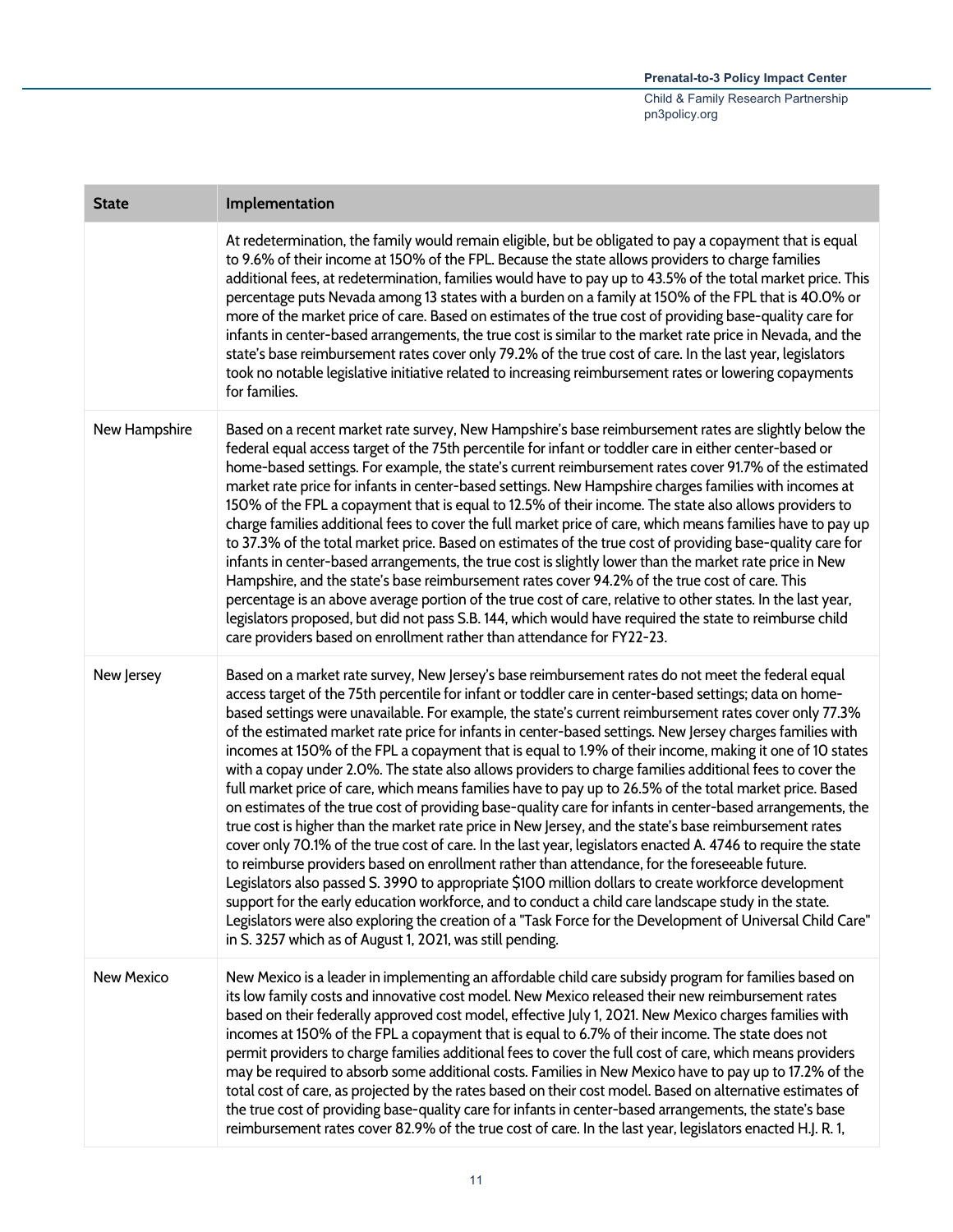| <b>State</b>    | Implementation                                                                                                                                                                                                                                                                                                                                                                                                                                                                                                                                                                                                                                                                                                                                                                                                                                                                                                                                                                                                                                                                                                                                                                                                                                                                                                                                                                                                                                                                                                                                                                                                                                                                                                                                                                                                                                                                                                                                                                                                                                       |
|-----------------|------------------------------------------------------------------------------------------------------------------------------------------------------------------------------------------------------------------------------------------------------------------------------------------------------------------------------------------------------------------------------------------------------------------------------------------------------------------------------------------------------------------------------------------------------------------------------------------------------------------------------------------------------------------------------------------------------------------------------------------------------------------------------------------------------------------------------------------------------------------------------------------------------------------------------------------------------------------------------------------------------------------------------------------------------------------------------------------------------------------------------------------------------------------------------------------------------------------------------------------------------------------------------------------------------------------------------------------------------------------------------------------------------------------------------------------------------------------------------------------------------------------------------------------------------------------------------------------------------------------------------------------------------------------------------------------------------------------------------------------------------------------------------------------------------------------------------------------------------------------------------------------------------------------------------------------------------------------------------------------------------------------------------------------------------|
|                 | which will allow voters to decide whether a portion of the Land Grant Permanent Fund should be used to<br>help fund early childhood education programs in the state. The ballot question to approve the<br>constitutional amendment will go to voters in November of 2022. The state also is working towards a<br>number of other changes to the subsidy system within the Early Childhood Education and Care<br>Department, including an increase in eligibility from 200% of the FPL to 350% of the FPL, with a phase-<br>out of continuing eligibility of 400% of the FPL.                                                                                                                                                                                                                                                                                                                                                                                                                                                                                                                                                                                                                                                                                                                                                                                                                                                                                                                                                                                                                                                                                                                                                                                                                                                                                                                                                                                                                                                                        |
| <b>New York</b> | New York is a leader in implementing an affordable child care subsidy program for families based on its<br>high reimbursement rates and low family costs. Based on a recent market rate survey, New York's base<br>reimbursement rates are slightly below the federal equal access target of the 75th percentile for infant or<br>toddler care in either center-based or home-based settings. For example, the state's current<br>reimbursement rates cover 95.5% of the estimated market rate price for infants in center-based settings.<br>New York charges families with incomes at 150% of the FPL a copayment that is equal to only 0.5% of<br>their income, making it one of 10 states with a copay under 2.0%. The state allows providers to charge<br>families additional fees to cover the full market price of care, which means families have to pay up to<br>5.2% of the total market price, one of the five lowest shares in the country. Based on estimates of the<br>true cost of providing base-quality care for infants in center-based arrangements, the true cost is slightly<br>higher than the market rate price in New York, and the state's base reimbursement rates cover 94.0% of<br>the true cost of care. This percentage is an above average portion of the true cost of care, relative to other<br>states. In the last year, legislators proposed S. 6706B to change the eligibility threshold of the child care<br>subsidy program in New York from 200% of the FPL to 85% of the state median income. The bill passed<br>out of the Senate, but during this legislative session it did not pass in the Assembly. Legislators proposed<br>a number of other bills, including S. 3903 which would implement a cost model for reimbursing for child<br>care, S. 3997 which proposed standardizing child care copayments for families to be no more than<br>20.0% of their income that exceeds the federal poverty level, and more. However, none of these other<br>notable bills passed during the legislative session. |
| North Carolina  | Based on a market rate survey, North Carolina's base reimbursement rates do not meet the federal equal<br>access target of the 75th percentile for infant or toddler care in either center-based or home-based<br>settings, at the 3-star level. For example, the state's current reimbursement rates cover only 79.9% of the<br>estimated market rate price for infants in center-based settings. North Carolina only reimburses providers<br>through the subsidy system that have at least a 3-star rating in the state's QRIS. North Carolina charges<br>families with incomes at 150% of the FPL a copayment that is equal to 10.0% of their income. The state<br>also allows providers to charge families additional fees to cover the full market price of care, which means<br>families have to pay up to 42.9% of the total market price. This percentage puts North Carolina among 13<br>states with a burden on a family at 150% of the FPL that is 40.0% or more of the market price of care.<br>Based on estimates of the true cost of providing base-quality care for infants in center-based<br>arrangements, the true cost is slightly lower than the market rate price in North Carolina, and the state's<br>base reimbursement rates cover 83.4% of the true cost of care. In the last year, legislators proposed, but<br>did not pass, H. 574 which would have set reimbursement rates at the 75th percentile of the 2018 market<br>rate survey by October 2021.                                                                                                                                                                                                                                                                                                                                                                                                                                                                                                                                                                   |
| North Dakota    | Based on an outdated market rate survey, North Dakota's base reimbursement rates meet the federal<br>equal access target of the 75th percentile for infant and toddler care in both center-based and home-<br>based settings. For example, the state's current reimbursement rates cover 100.0% of the estimated<br>market rate price for infants in center-based settings. However, the state's market rate survey was<br>completed in 2017, and the market rate price likely increased since that time. North Dakota charges<br>families with incomes at 150% of the FPL a copayment that is equal to 6.0% of their income. Although                                                                                                                                                                                                                                                                                                                                                                                                                                                                                                                                                                                                                                                                                                                                                                                                                                                                                                                                                                                                                                                                                                                                                                                                                                                                                                                                                                                                               |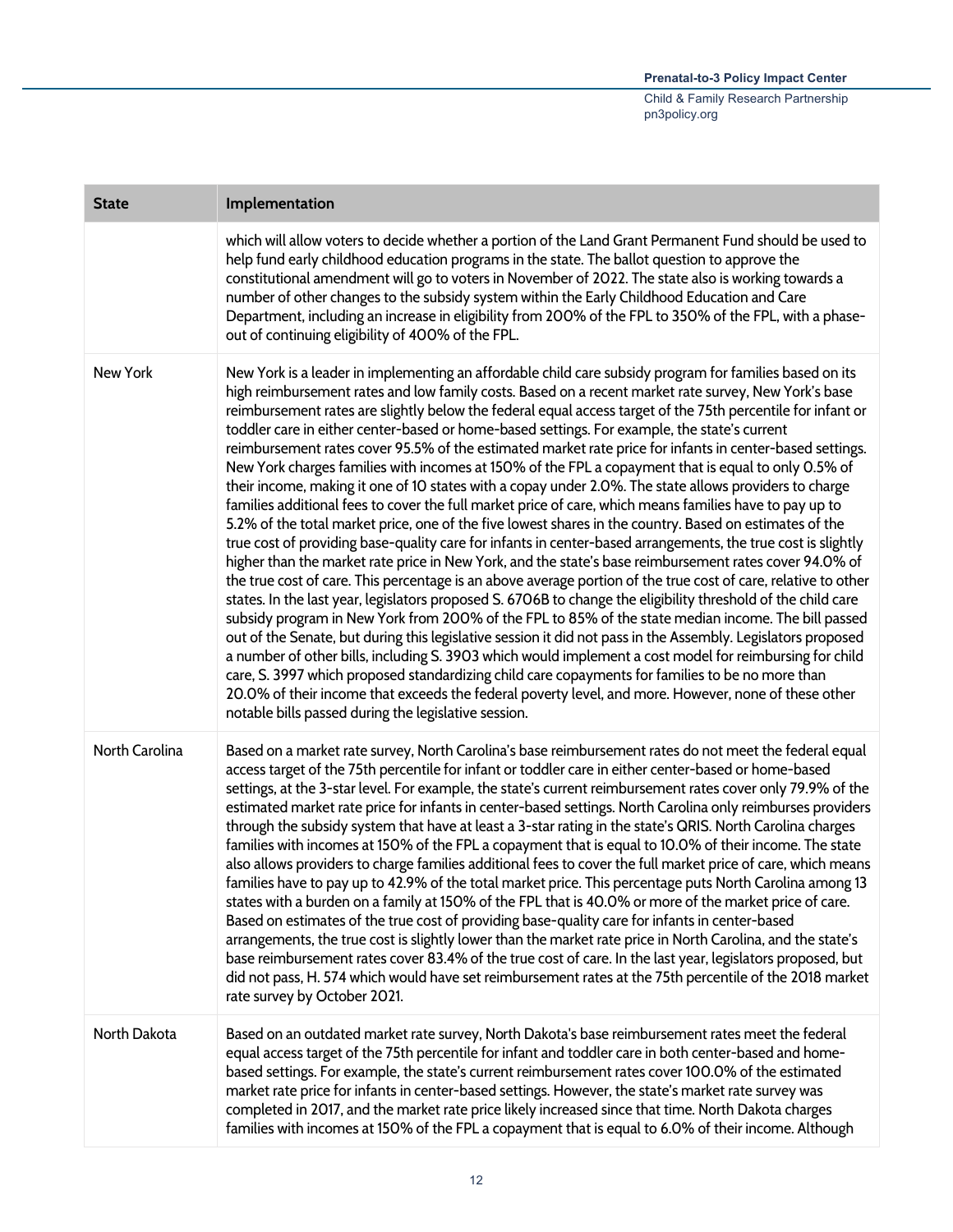| <b>State</b> | Implementation                                                                                                                                                                                                                                                                                                                                                                                                                                                                                                                                                                                                                                                                                                                                                                                                                                                                                                                                                                                                                                                                                                                                                                                                                                                                                                                                                                                                                                                                                                                                                                                                                                                                                                                                                                                                                                                                                                                                                                                                                                                                                                                                                                                                                         |
|--------------|----------------------------------------------------------------------------------------------------------------------------------------------------------------------------------------------------------------------------------------------------------------------------------------------------------------------------------------------------------------------------------------------------------------------------------------------------------------------------------------------------------------------------------------------------------------------------------------------------------------------------------------------------------------------------------------------------------------------------------------------------------------------------------------------------------------------------------------------------------------------------------------------------------------------------------------------------------------------------------------------------------------------------------------------------------------------------------------------------------------------------------------------------------------------------------------------------------------------------------------------------------------------------------------------------------------------------------------------------------------------------------------------------------------------------------------------------------------------------------------------------------------------------------------------------------------------------------------------------------------------------------------------------------------------------------------------------------------------------------------------------------------------------------------------------------------------------------------------------------------------------------------------------------------------------------------------------------------------------------------------------------------------------------------------------------------------------------------------------------------------------------------------------------------------------------------------------------------------------------------|
|              | the state also allows providers to charge families additional fees to cover the full market price of care,<br>families using providers with prices at the market rate price would not incur fees, because the base<br>reimbursement rate covers the full market rate price. Families in North Dakota with income at 150% of<br>the FPL have to pay up to 19.6% of the total market price. Based on estimates of the true cost of<br>providing base-quality care for infants in center-based arrangements, the true cost is higher than the<br>market rate price in North Dakota, and the state's base reimbursement rates cover only 73.7% of the true<br>cost of care. In the last year, legislators took no notable legislative initiative related to increasing<br>reimbursement rates or lowering copayments for families.                                                                                                                                                                                                                                                                                                                                                                                                                                                                                                                                                                                                                                                                                                                                                                                                                                                                                                                                                                                                                                                                                                                                                                                                                                                                                                                                                                                                         |
| Ohio         | Based on a recent market rate survey, Ohio's base reimbursement rates do not meet the federal equal<br>access target of the 75th percentile for infant or toddler care in either center-based or home-based<br>settings. For example, the state's current reimbursement rates cover only 70.0% of the estimated market<br>rate price for infants in center-based settings. To qualify for child care subsidies in Ohio, a family's<br>income must be at or below 130% of the FPL. At this income level, the state charges the family a<br>copayment that is equal to 9.0% of their income. The state does not permit providers to charge families<br>additional fees to cover the full market price of care, which means providers may be required to absorb<br>some additional costs. Families in Ohio with incomes at 130% of the FPL have to pay up to 16.4% of the<br>total market price. For nearly all other states, we present information on child care expenses for families<br>with incomes at 150% of the FPL. In Ohio, a family with this level of income would not qualify for a child<br>care subsidy, and would be responsible for the entire market price of care. If that family had previously<br>qualified for a child care subsidy in the past year when their income was lower, the family would remain<br>eligible without a change to their copayment. At redetermination, the family would remain eligible, but<br>be obligated to pay a copayment that is equal to 9.0% of their income at 150% of the FPL. At<br>redetermination, families in Ohio would have to pay up to 18.9% of the total market price. Based on<br>estimates of the true cost of providing base-quality care for infants in center-based arrangements, the<br>true cost is lower than the market rate price in Ohio, and the state's base reimbursement rates cover<br>85.8% of the true cost of care. This percentage is an above average portion of the true cost of care,<br>relative to other states. In the last year, legislators proposed, but did not pass, H.B. 145 which would have<br>increased continuous or transitional eligibility of the state's child care subsidy program from 150% of the<br>FPL to 200% of the FPL. |
| Oklahoma     | Based on a recent market rate survey, Oklahoma's base reimbursement rates are slightly below the<br>federal equal access target of the 75th percentile for infant or toddler care in either center-based or<br>home-based settings, at the 2-star level. For example, the state's current reimbursement rates cover<br>95.0% of the estimated market rate price for infants in center-based settings. Oklahoma only reimburses<br>providers through the subsidy system that have at least 2-stars in the state's QRIS. Oklahoma charges<br>families with incomes at 150% of the FPL a copayment that is equal to 7.0% of their income. The state<br>does not permit providers to charge families additional fees to cover the full market price of care, which<br>means providers may be required to absorb some additional costs. Families in Oklahoma have to pay up<br>to 22.9% of the total market price. Based on estimates of the true cost of providing base-quality care for<br>infants in center-based arrangements, the true cost is substantially higher than the market rate price in<br>Oklahoma, and the state's base reimbursement rates cover only 60.3% of the true cost of care. In the last<br>year, legislators proposed, but did not pass, H.B. 1613 which would have based child care reimbursement<br>to providers on a formula that would consider both attendance and enrollment, whereas currently<br>providers are reimbursed only for attendance.                                                                                                                                                                                                                                                                                                                                                                                                                                                                                                                                                                                                                                                                                                                                                          |
| Oregon       | Based on a recent market rate survey, Oregon's base reimbursement rates are slightly below the federal<br>equal access target of the 75th percentile for infant or toddler care in either center-based or home-based                                                                                                                                                                                                                                                                                                                                                                                                                                                                                                                                                                                                                                                                                                                                                                                                                                                                                                                                                                                                                                                                                                                                                                                                                                                                                                                                                                                                                                                                                                                                                                                                                                                                                                                                                                                                                                                                                                                                                                                                                   |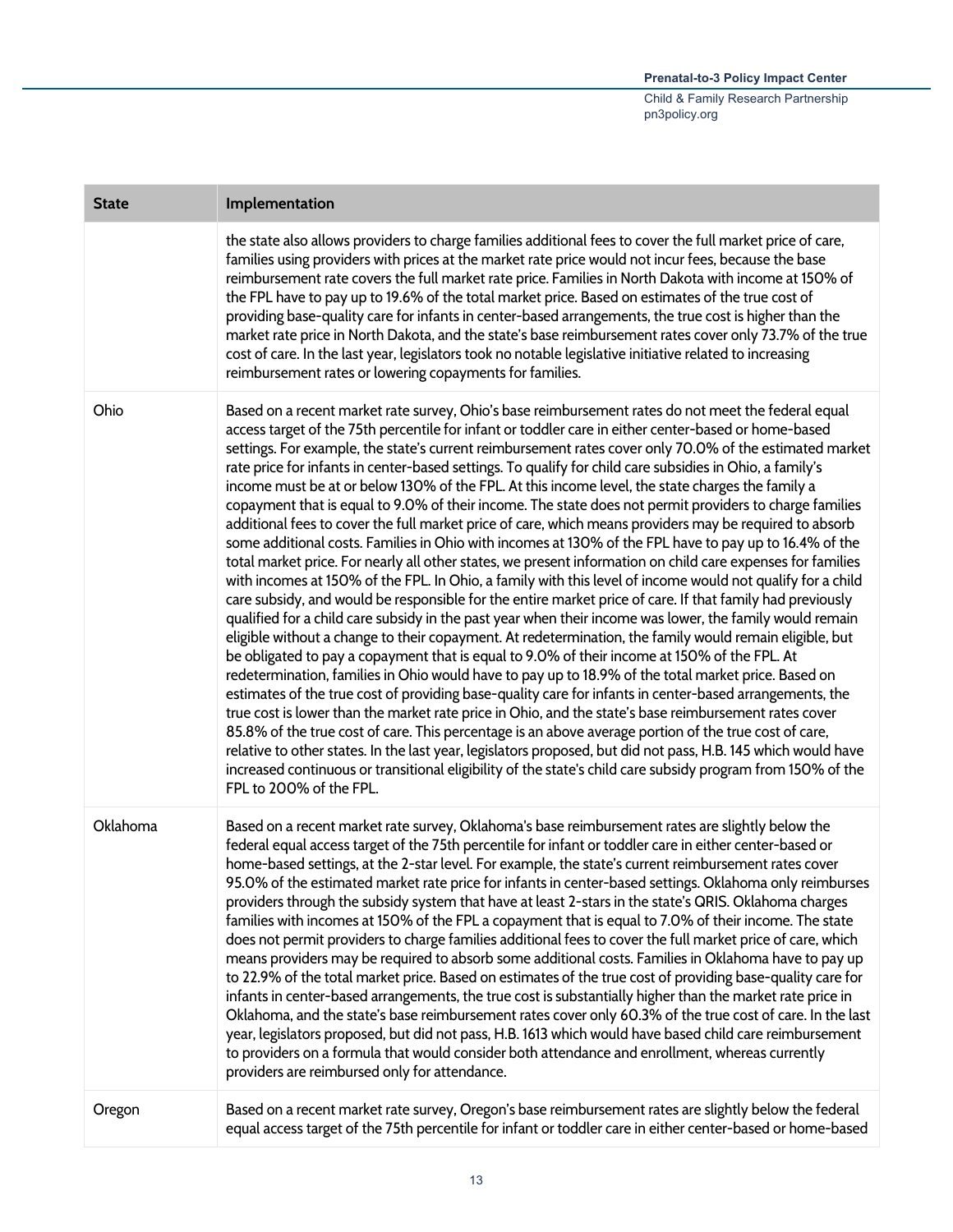| <b>State</b>   | Implementation                                                                                                                                                                                                                                                                                                                                                                                                                                                                                                                                                                                                                                                                                                                                                                                                                                                                                                                                                                                                                                                                                                                                                                                                                                                                                                                                                                                                                                                                                                                                                                                                                                                                                                                                                        |
|----------------|-----------------------------------------------------------------------------------------------------------------------------------------------------------------------------------------------------------------------------------------------------------------------------------------------------------------------------------------------------------------------------------------------------------------------------------------------------------------------------------------------------------------------------------------------------------------------------------------------------------------------------------------------------------------------------------------------------------------------------------------------------------------------------------------------------------------------------------------------------------------------------------------------------------------------------------------------------------------------------------------------------------------------------------------------------------------------------------------------------------------------------------------------------------------------------------------------------------------------------------------------------------------------------------------------------------------------------------------------------------------------------------------------------------------------------------------------------------------------------------------------------------------------------------------------------------------------------------------------------------------------------------------------------------------------------------------------------------------------------------------------------------------------|
|                | settings. For example, the state's current reimbursement rates cover 97.3% of the estimated market rate<br>price for infants in center-based settings. Oregon charges families with incomes at 150% of the FPL a<br>copayment that is equal to 20.3% of their income. The state also allows providers to charge families<br>additional fees to cover the full market price of care, which means families have to pay up to 41.0% of<br>the total market price. This percentage puts Oregon among 13 states with a burden on a family at 150%<br>of the FPL that is 40.0% or more of the market price of care. Based on estimates of the true cost of<br>providing base-quality care for infants in center-based arrangements, the true cost is higher than the<br>market rate price in Oregon, and the state's base reimbursement rates cover 89.6% of the true cost of<br>care. This percentage is an above average portion of the true cost of care, relative to other states. In the<br>last year, legislators enacted H.B. 3073 to create a Department of Early Learning and Care in Oregon that<br>will be launched in January 2023. The Department will centralize early childhood services and will create<br>a sliding fee scale that caps copayments at 7.0% of a family's income, base reimbursements on<br>enrollment rather than attendance, along with a number of other charges. Legislators also passed H.B.<br>2166, which creates an Early Childhood Suspension and Expulsion Prevention Program with a focus on<br>reducing disparities and promoting trauma-informed practices and social-emotional learning.                                                                                                                                      |
| Pennsylvania   | Based on a recent market rate survey, Pennsylvania's base reimbursement rates do not meet the federal<br>equal access target of the 75th percentile for infant or toddler care in either center-based or home-based<br>settings. For example, the state's current reimbursement rates cover 86.5% of the estimated market rate<br>price for infants in center-based settings. Pennsylvania charges families with incomes at 150% of the FPL<br>a copayment that is equal to 8.7% of their income. The state also allows providers to charge families<br>additional fees to cover the full market price of care, which means families have to pay up to 35.4% of<br>the total market price. Based on estimates of the true cost of providing base-quality care for infants in<br>center-based arrangements, the true cost is higher than the market rate price in Pennsylvania, and the<br>state's base reimbursement rates cover only 65.5% of the true cost of care. In the last year, legislators<br>took no notable legislative initiative related to increasing reimbursement rates or lowering family<br>copayments.                                                                                                                                                                                                                                                                                                                                                                                                                                                                                                                                                                                                                                             |
| Rhode Island   | Based on a recent market rate survey, Rhode Island's base reimbursement rates exceed the federal equal<br>access target of the 75th percentile for infant and toddler care in home-based settings and toddler care in<br>center-based settings, but are slightly below this target for infants in center-based care. For example, the<br>state's current reimbursement rates cover 97.7% of the estimated market rate price for infants in center-<br>based settings. These rates are based on enhanced rates that are effective through December 31, 2021.<br>Rhode Island charges families with incomes at 150% of the FPL a copayment that is equal to 5.0% of<br>their income. The state does not permit providers to charge families additional fees to cover the full<br>market price of care, which means providers may be required to absorb some additional costs. Families in<br>Rhode Island have to pay up to 12.0% of the total market price. Based on estimates of the true cost of<br>providing base-quality care for infants in center-based arrangements, the true cost is higher than the<br>market rate price in Rhode Island, and the state's base reimbursement rates cover only 68.7% of the true<br>cost of care. In the last year, legislators enacted the budget bill H.B. 6122 which includes a cap of 7.0% of<br>family's income on the copayment sliding fee scale for child care assistance, effective July 1, 2021. The<br>budget bill also includes an expansion of eligibility of the child care subsidy program to include those<br>enrolled in a Rhode Island higher education institution, extends the emergency enhanced COVID-19 rates<br>through December 31, 2021, and increases standard reimbursement rates in January 2022. |
| South Carolina | Based on a recent market rate survey, South Carolina's base reimbursement rates do not meet the<br>federal equal access target of the 75th percentile for infant or toddler care in either center-based or<br>home-based settings. For example, the state's current reimbursement rates cover 86.9% of the                                                                                                                                                                                                                                                                                                                                                                                                                                                                                                                                                                                                                                                                                                                                                                                                                                                                                                                                                                                                                                                                                                                                                                                                                                                                                                                                                                                                                                                            |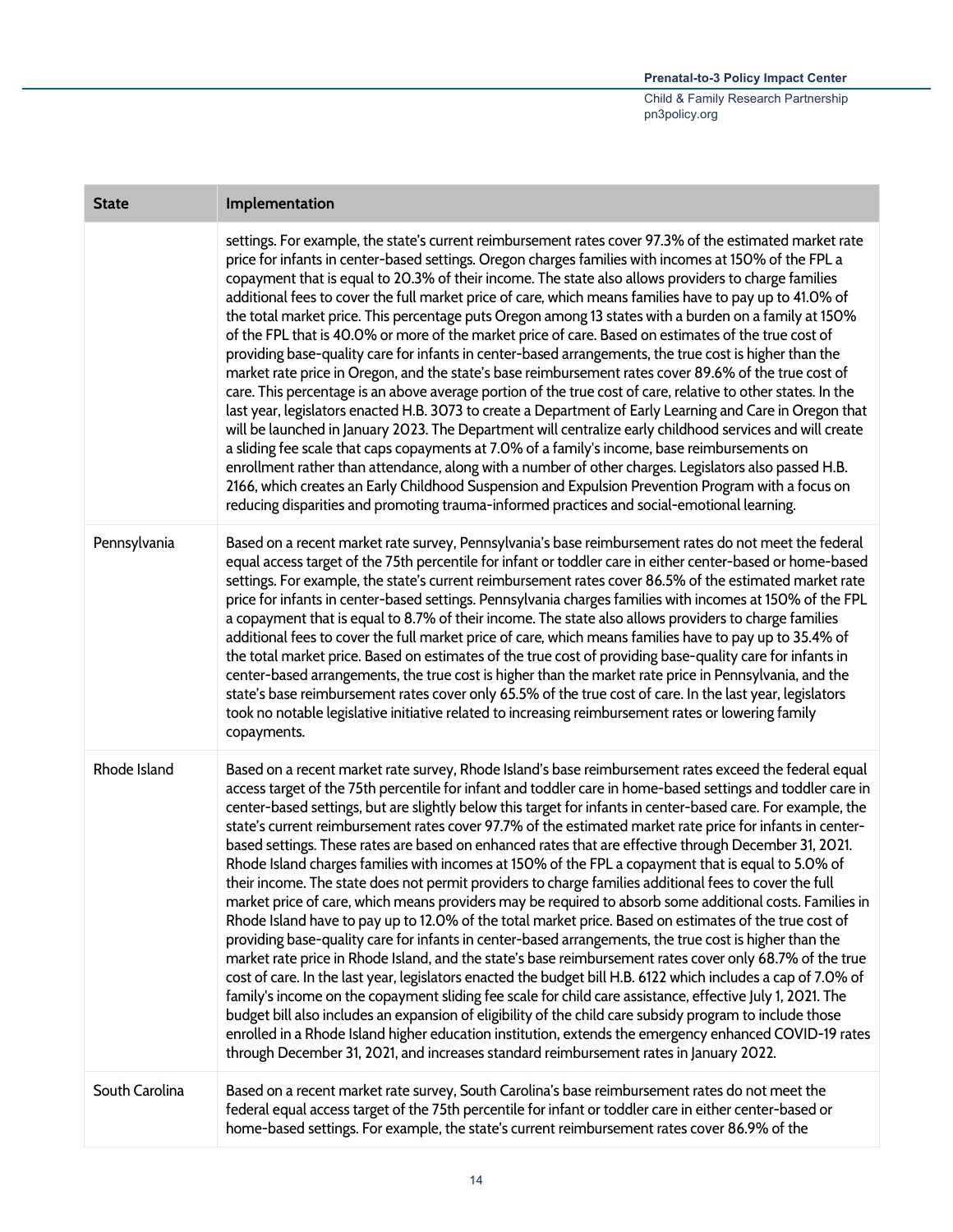| <b>State</b> | Implementation                                                                                                                                                                                                                                                                                                                                                                                                                                                                                                                                                                                                                                                                                                                                                                                                                                                                                                                                                                                                                                                                                                                                                                                                                                                                                                                                                                                                                                                                                                                                                                                                                                                                           |
|--------------|------------------------------------------------------------------------------------------------------------------------------------------------------------------------------------------------------------------------------------------------------------------------------------------------------------------------------------------------------------------------------------------------------------------------------------------------------------------------------------------------------------------------------------------------------------------------------------------------------------------------------------------------------------------------------------------------------------------------------------------------------------------------------------------------------------------------------------------------------------------------------------------------------------------------------------------------------------------------------------------------------------------------------------------------------------------------------------------------------------------------------------------------------------------------------------------------------------------------------------------------------------------------------------------------------------------------------------------------------------------------------------------------------------------------------------------------------------------------------------------------------------------------------------------------------------------------------------------------------------------------------------------------------------------------------------------|
|              | estimated market rate price for infants in center-based settings. South Carolina charges families with<br>incomes at 150% of the FPL a copayment that is equal to 1.7% of their income, making it one of 10 states<br>with a copay under 2.0%. The state allows providers to charge families additional fees to cover the full<br>market price of care, which means families have to pay up to 18.3% of the total market price. Based on<br>estimates of the true cost of providing base-quality care for infants in center-based arrangements, the<br>true cost is higher than the market rate price in South Carolina, and the state's base reimbursement rates<br>cover only 70.4% of the true cost of care. In the last year, legislators took no notable legislative initiative<br>related to increasing reimbursement rates or lowering family copayments.                                                                                                                                                                                                                                                                                                                                                                                                                                                                                                                                                                                                                                                                                                                                                                                                                         |
| South Dakota | South Dakota is a leader in implementing an affordable child care subsidy program for families based on<br>its high reimbursement rates and low family costs. Based on a recent market rate survey, South Dakota is<br>one of six states whose base reimbursement rates meet or exceed the 75th percentile for infant and<br>toddler care in either center-based or home-based settings. For example, the state's current<br>reimbursement rates cover 100.0% of the estimated market price for infants in center-based settings.<br>South Dakota does not charge families with incomes at 150% of the FPL a copayment, making it one of<br>10 states with a copay under 2.0%. Although the state allows providers to charge families additional fees,<br>families using providers with prices at the market rate price would not incur fees, because the base<br>reimbursement rate covers the full market rate price. Families in South Dakota with incomes at 150% of<br>the FPL would not have any out of pocket expense for child care. Families in South Dakota are<br>responsible for the lowest share of the total market rate of care in the country. Based on estimates of the<br>true cost of providing base-quality care for infants in center-based arrangements, the true cost is similar<br>to the market rate price in South Dakota, and the base reimbursement rates cover 97.6% of the true cost<br>of care. This percentage is an above average portion of the true cost of care, relative to other states. In the<br>last year, legislators took no notable legislative initiative related to increasing reimbursement rates or<br>lowering copayments for families. |
| Tennessee    | Based on a recent market rate survey, Tennessee's base reimbursement rates do not meet the federal<br>equal access target of the 75th percentile for infant or toddler care in either center-based or home-based<br>settings. For example, the state's current reimbursement rates cover only 79.1% of the estimated market<br>rate price for infants in center-based settings. Tennessee charges families with incomes at 150% of the<br>FPL a copayment that is equal to 1.6% of their income, making it one of 10 states with a copay under<br>2.0%. The state allows providers to charge families additional fees to cover the full market price of care,<br>which means families have to pay up to 25.5% of the total market price. Based on estimates of the true<br>cost of providing base-quality care for infants in center-based arrangements, the true cost is higher than<br>the market rate price in Tennessee, and the state's base reimbursement rates cover only 55.2% of the<br>true cost of care. In the last year, legislators enacted S.B. 1105 to make child care reimbursement based<br>on enrollment rather than attendance on a permanent basis.                                                                                                                                                                                                                                                                                                                                                                                                                                                                                                                 |
| <b>Texas</b> | Based on a recent market rate survey, Texas' base reimbursement rates do not meet the federal equal<br>access target of the 75th percentile for infant or toddler care in either center-based or home-based<br>settings. For example, the state's current reimbursement rates cover only 77.0% of the estimated market<br>rate price for infants in center-based settings. Texas charges families with incomes at 150% of the FPL a<br>copayment that is equal to 9.8% of their income. The state also allows providers to charge families<br>additional fees to cover the full market price of care, which means families at 150% of the FPL have to<br>pay up to 52.6% of the total market price, one of the five highest shares in the country. Based on<br>estimates of the true cost of providing base-quality care for infants in center-based arrangements, the<br>true cost is higher than the market rate price in Texas, and the state's base reimbursement rates cover<br>only 56.0% of the true cost of care. In the last year, legislators passed H.B. 619 to charge the Texas                                                                                                                                                                                                                                                                                                                                                                                                                                                                                                                                                                                              |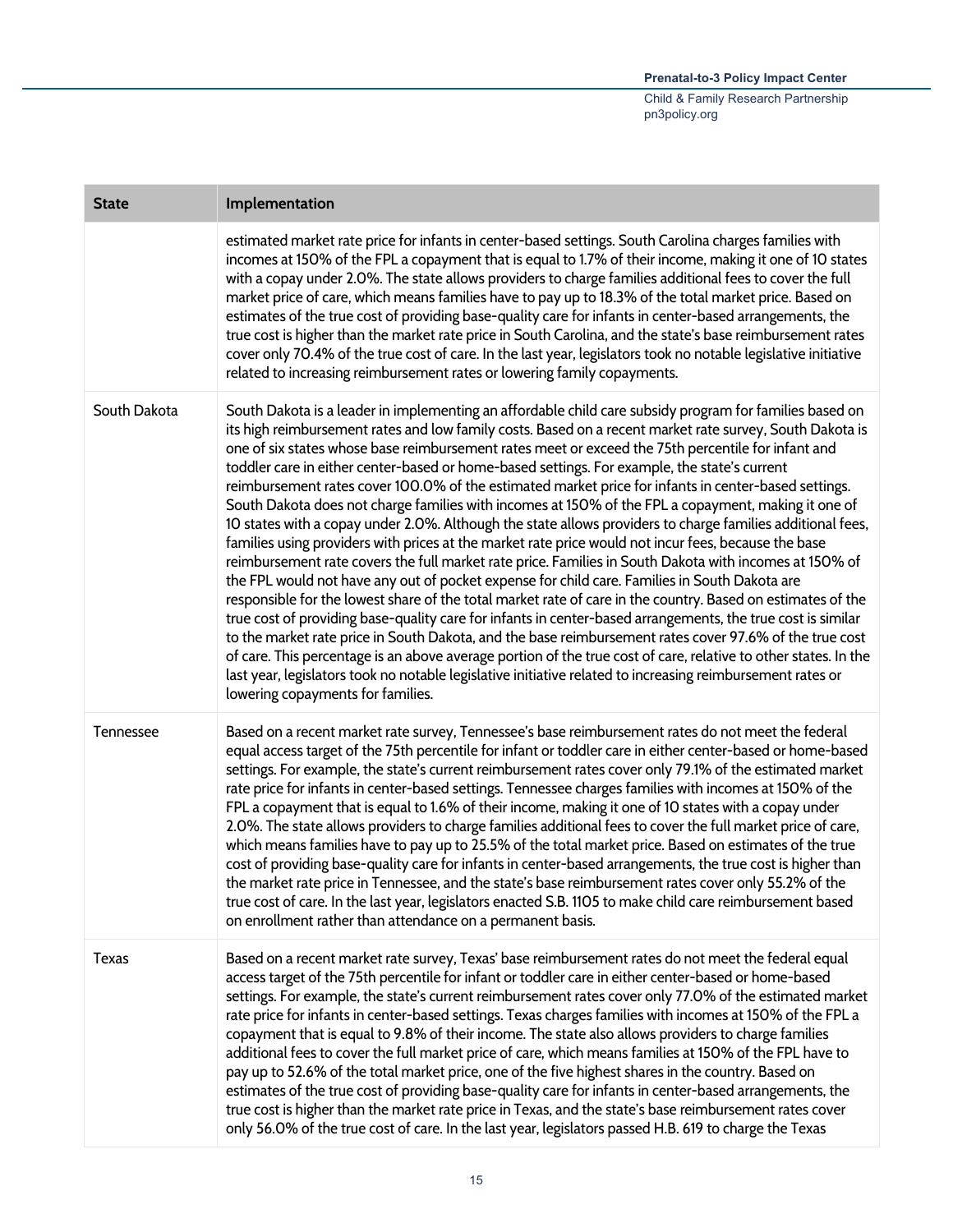| <b>State</b> | Implementation                                                                                                                                                                                                                                                                                                                                                                                                                                                                                                                                                                                                                                                                                                                                                                                                                                                                                                                                                                                                                                                                                                                                                                                                                                                                                                                                                                                                                                                                                                  |
|--------------|-----------------------------------------------------------------------------------------------------------------------------------------------------------------------------------------------------------------------------------------------------------------------------------------------------------------------------------------------------------------------------------------------------------------------------------------------------------------------------------------------------------------------------------------------------------------------------------------------------------------------------------------------------------------------------------------------------------------------------------------------------------------------------------------------------------------------------------------------------------------------------------------------------------------------------------------------------------------------------------------------------------------------------------------------------------------------------------------------------------------------------------------------------------------------------------------------------------------------------------------------------------------------------------------------------------------------------------------------------------------------------------------------------------------------------------------------------------------------------------------------------------------|
|              | Workforce Commission with developing a strategic plan related to the early childhood workforce, which<br>will go into effect September 1, 2021. Many other bills were proposed related to child care that did not<br>pass, including H.B. 1364 which attempted to increase the child care supply through contracts, and H.B.<br>1964 which would have directed a study to compare the cost of quality child care to families' incomes.                                                                                                                                                                                                                                                                                                                                                                                                                                                                                                                                                                                                                                                                                                                                                                                                                                                                                                                                                                                                                                                                          |
| Utah         | Based on a recent market rate survey, Utah's base reimbursement rates do not quite meet the federal<br>equal access target of the 75th percentile for infant or toddler care in either center-based or home-based<br>settings. For example, the state's current reimbursement rates cover 94.7% of the estimated market rate<br>price for infants in center-based settings. Utah does not charge families with incomes at 150% of the FPL<br>a copayment, making it one of 10 states with a copay under 2.0%. Currently, Utah is waiving copayments<br>for families regardless of their income level with support from federal COVID-19 recovery funding. This<br>policy change in Utah does not have a specific, published end date, and therefore reflects the accurate<br>copayment a family in the state can expect to receive. The state allows providers to charge families<br>additional fees to cover the full market price of care, which means families have to pay up to 5.3% of the<br>total market price, one of the five lowest shares in the country. Based on estimates of the true cost of<br>providing base-quality care for infants in center-based arrangements, the true cost is substantially higher<br>than the market rate price in Utah, and the state's base reimbursement rates cover only 67.8% of the true<br>cost of care. In the last year, legislators took no notable legislative initiative related to increasing<br>reimbursement rates or lowering copayments for families. |
| Vermont      | Based on a recent market rate survey, Vermont's base reimbursement rates do not meet the federal<br>equal access target of the 75th percentile for infant or toddler care in either center-based or home-based<br>settings. For example, the state's current reimbursement rates cover only 72.4% of the estimated market<br>rate price for infants in center-based settings. Vermont charges families with incomes at 150% of the FPL<br>a copayment that is equal to 9.9% of their income. The state also allows providers to charge families<br>additional fees to cover the full market price of care, which means families have to pay up to 49.3% of<br>the total market price. This percentage puts Vermont among 13 states with a burden on a family at 150%<br>of the FPL that is 40.0% or more of the market price of care. Based on estimates of the true cost of<br>providing base-quality care for infants in center-based arrangements, the true cost is higher than the<br>market rate price in Vermont, and the state's base reimbursement rates cover only 52.2% of the true cost<br>of care.                                                                                                                                                                                                                                                                                                                                                                                                  |
| Virginia     | Based on a recent market rate survey, Virginia's base reimbursement rates are slightly below the federal<br>equal access target of the 75th percentile for infant or toddler care in either center-based or home-based<br>settings. Although the figures of Virginia's 75th percentile rates are unreported, the state's current<br>reimbursement rates are set to the 70th percentile. Virginia charges families with incomes at 150% of the<br>FPL a copayment that is equal to 8.0% of their income. The state also allows providers to charge families<br>additional fees to cover the full market price of care, which means families have to pay up to 15.8% of the<br>total market price, at the 70th percentile. Based on estimates of the true cost of providing base-quality<br>care for infants in center-based arrangements, the true cost is somewhat lower than the market rate price<br>in Virginia, and the state's base reimbursement rates cover 108.5% of the true cost of care. In the last<br>year, a number of bills were proposed related to child care in Virginia. Legislators enacted H.B. 2206<br>which will temporarily expand eligibility to 85.0% of state median income for the state's child care<br>subsidy program due to COVID-19. Legislators also enacted H.B. 2105 which will require all child care and<br>early education programs that receive public funds to be part of the state's QRIS system.                                                                     |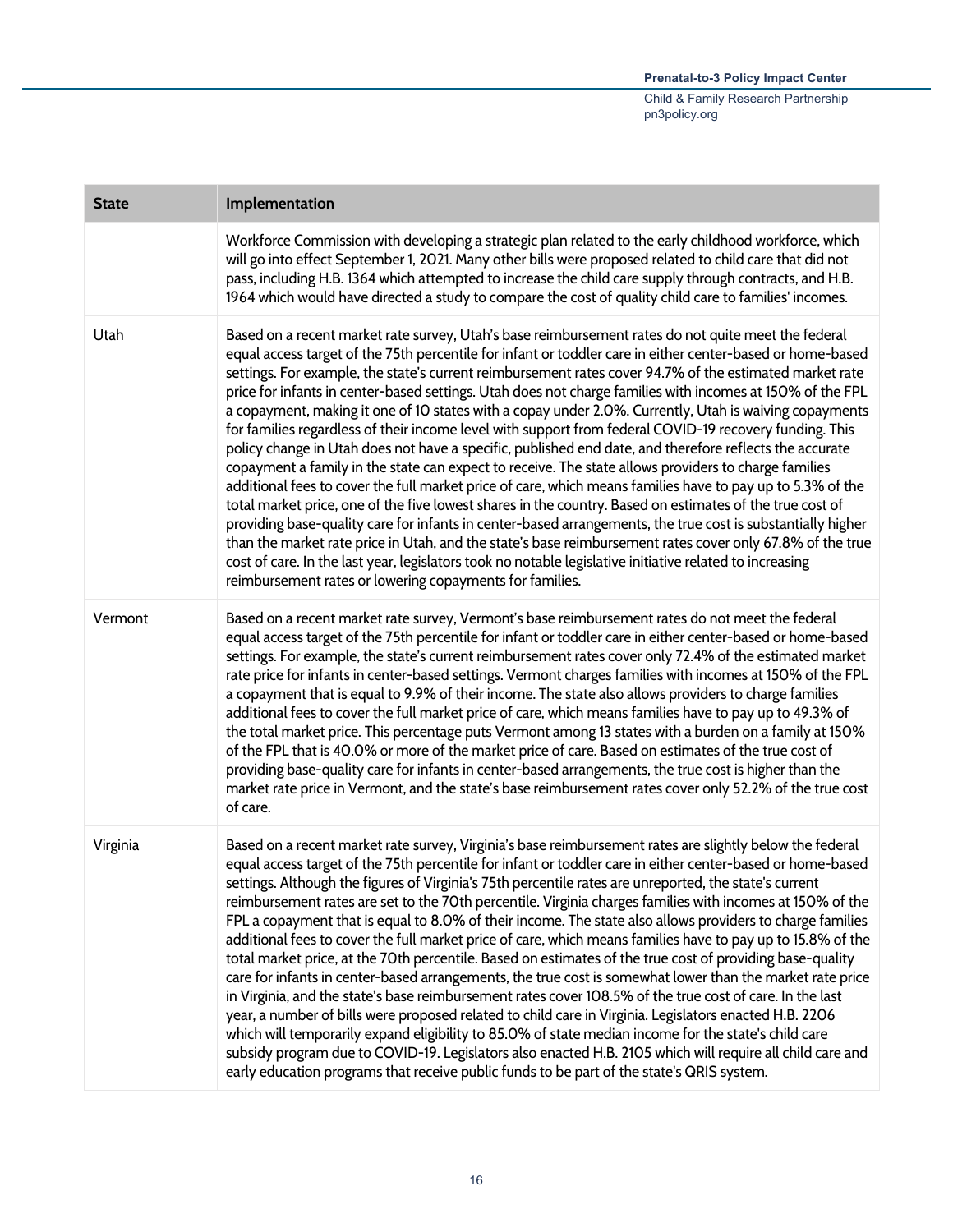## **Prenatal-to-3 Policy Impact Center**  Child & Family Research Partnership pn3policy.org

| <b>State</b>  | Implementation                                                                                                                                                                                                                                                                                                                                                                                                                                                                                                                                                                                                                                                                                                                                                                                                                                                                                                                                                                                                                                                                                                                                                                                                                                                                                                                                                                                                                                                                                                                                                                                                                                                                                                                                                                                                                                                                                                                                                                                                                                                                                                                                                                                                   |
|---------------|------------------------------------------------------------------------------------------------------------------------------------------------------------------------------------------------------------------------------------------------------------------------------------------------------------------------------------------------------------------------------------------------------------------------------------------------------------------------------------------------------------------------------------------------------------------------------------------------------------------------------------------------------------------------------------------------------------------------------------------------------------------------------------------------------------------------------------------------------------------------------------------------------------------------------------------------------------------------------------------------------------------------------------------------------------------------------------------------------------------------------------------------------------------------------------------------------------------------------------------------------------------------------------------------------------------------------------------------------------------------------------------------------------------------------------------------------------------------------------------------------------------------------------------------------------------------------------------------------------------------------------------------------------------------------------------------------------------------------------------------------------------------------------------------------------------------------------------------------------------------------------------------------------------------------------------------------------------------------------------------------------------------------------------------------------------------------------------------------------------------------------------------------------------------------------------------------------------|
| Washington    | Washington is a leader in implementing an affordable child care subsidy program for families based on its<br>high reimbursement rates and low family costs. Based on a recent market rate survey, Washington's base<br>reimbursement rates do not meet the federal equal access target of the 75th percentile for infant or<br>toddler care in either center-based or home-based settings. For example, the state's current<br>reimbursement rates cover 88.2% of the estimated market rate price for infants in center-based settings.<br>Washington charges families with incomes at 150% of the FPL a copayment that is equal to 4.2% of their<br>income. The state, however, does not permit providers to charge families additional fees to cover the full<br>market price of care, which means providers may be required to absorb some additional costs if the<br>providers charge more than the reimbursement rates. Families in Washington have to pay up to only<br>5.8% of the total market price, one of the lowest shares in the country. Based on estimates of the true<br>cost of providing base-quality care for infants in center-based arrangements, the true cost is lower than<br>the market rate price in Washington, and the state's base reimbursement rates cover 103.1% of the true<br>cost of care. In the last year, legislators enacted S.B. 5237, which will make many investments in the<br>Washington's early childhood system. The legislation requires the state to set reimbursement rates at the<br>85th percentile of the market and suggests that a task force should develop and implement a child care<br>cost estimate model. The legislation also aims to eliminate copayments for low-income families, those at<br>or below 20% of the state median income, and place a cap on monthly copayments for all families at no<br>more than 7.0% of their income. The legislation takes a gradual approach, with some elements not<br>becoming effective until 2026. The legislation also includes an infant care incentive program that will go<br>into effect on July 1, 2022, providing rate enhancements to providers serving infants in the state's subsidy<br>program. |
| West Virginia | Based on a recent market rate survey, West Virginia is one of six states whose base reimbursement rates<br>meet or exceed the federal equal access target of the 75th percentile for infant and toddler care in both<br>center-based and home-based settings. For example, the state's current reimbursement rates cover<br>104.3% of the estimated market rate price for infants in center-based settings. West Virginia charges<br>families with incomes at 150% of the FPL a copayment that is equal to 4.4% of their income. The state,<br>however, does not permit providers to charge families additional fees to cover the full market price of<br>care, which means providers may be required to absorb some additional costs if the providers charge<br>more than the reimbursement rates. Families in West Virginia have to pay up to 16.0% of the total<br>market price. Based on estimates of the true cost of providing base-quality care for infants in center-<br>based arrangements, the true cost is substantially higher than the market rate price in West Virginia, and<br>the state's base reimbursement rates cover only 55.0% of that true cost of care. In the last year,<br>legislators proposed, H.C.R. 99 which would have directed the state's Joint Committee on Government<br>and Finance to study the cost and availability of child care in the state. The bill passed in the House, but<br>did not pass in the Senate.                                                                                                                                                                                                                                                                                                                                                                                                                                                                                                                                                                                                                                                                                                                                                          |
| Wisconsin     | Based on a recent market rate survey, Wisconsin's base reimbursement rates exceed the federal equal<br>access target of the 75th percentile for infant and toddler care in home-based settings, but are slightly<br>below the target for infants and toddlers in center-based settings. For example, the state's current<br>reimbursement rates cover 94.6% of the estimated market rate price for infants in center-based settings.<br>Wisconsin charges families with incomes at 150% of the FPL a copayment that is equal to 11.3% of their<br>income. The state also allows providers to charge families additional fees to cover the full market price of<br>care, which means families have to pay up to 29.9% of the total market price. Based on estimates of the<br>true cost of providing base-quality care for infants in center-based arrangements, the true cost is higher<br>than the market rate price in Wisconsin, and the state's base reimbursement rates cover 86.7% of the<br>true cost of care. This percentage is an above average portion of the true cost of care, relative to other                                                                                                                                                                                                                                                                                                                                                                                                                                                                                                                                                                                                                                                                                                                                                                                                                                                                                                                                                                                                                                                                                                    |